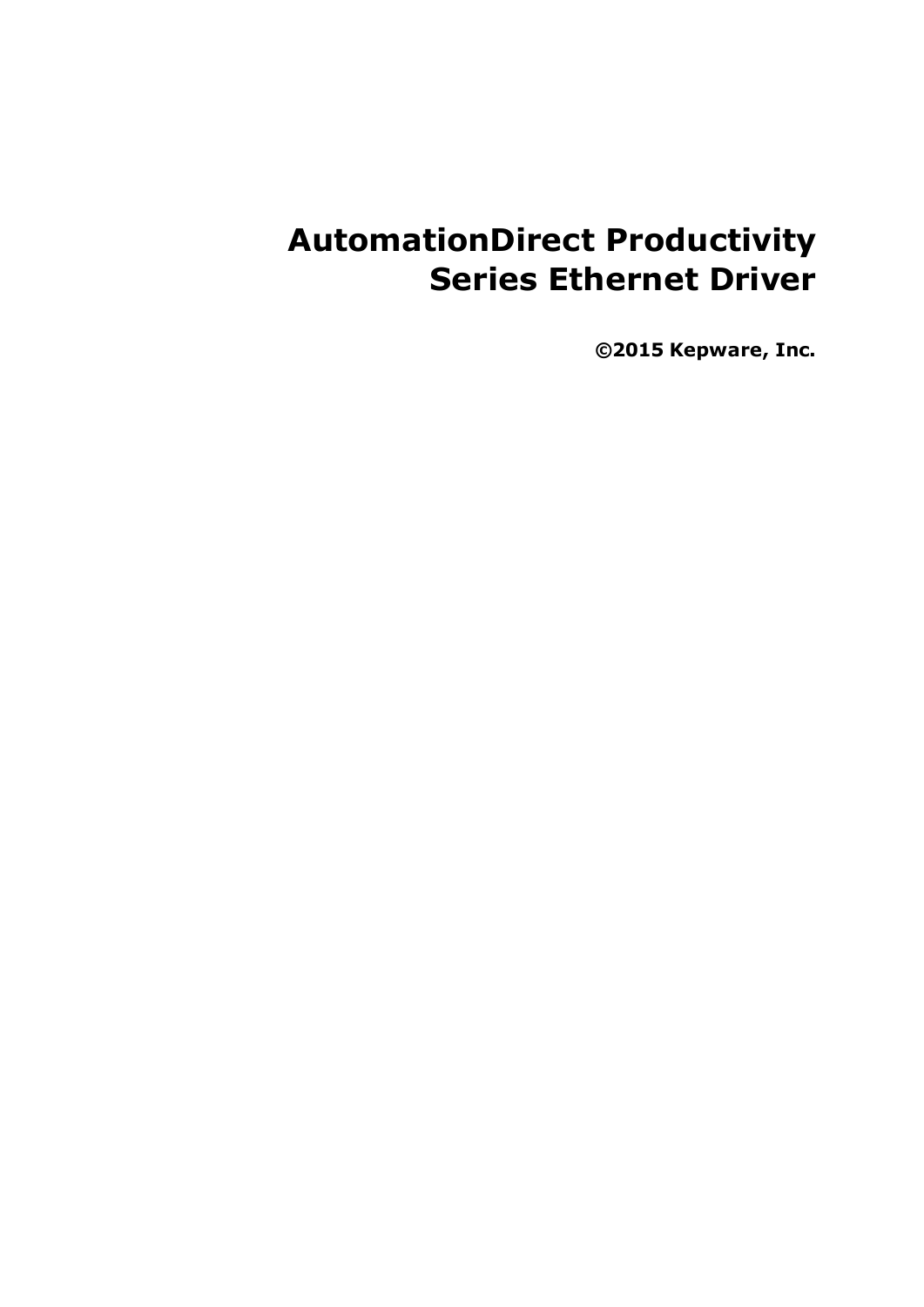# **Table of Contents**

| <b>Optimizing AutomationDirect Productivity Series Ethernet</b>                                                                              |  |
|----------------------------------------------------------------------------------------------------------------------------------------------|--|
|                                                                                                                                              |  |
|                                                                                                                                              |  |
|                                                                                                                                              |  |
|                                                                                                                                              |  |
|                                                                                                                                              |  |
|                                                                                                                                              |  |
| Tag name <tag name=""> encountered validation error and will not be imported.  19</tag>                                                      |  |
| Unable to generate a tag database for device < device name>. Reason: Auto tag generation aborted. 19                                         |  |
| Unable to generate a tag database for device < device name>. Reason: Import file is invalid or corrupt. 19                                   |  |
| Unable to generate a tag database for device < device name>. Reason: Import file not found. 20                                               |  |
| Unable to generate a tag database for device < device name>. Reason: Low memory resources.  20                                               |  |
| Unable to bind to adapter: <network adapter="">. Connect failed. Winsock Err# <error number="">. 20</error></network>                        |  |
|                                                                                                                                              |  |
|                                                                                                                                              |  |
| Winsock V1.1 or higher must be installed to use the Productivity Series Ethernet device driver.  21                                          |  |
| Cannot read <tag count=""> items starting at tag <tag address="">: address does not exist in device</tag></tag>                              |  |
| Cannot read <tag count=""> items starting at tag <tag address="">: device <device name=""> returned error</device></tag></tag>               |  |
| Cannot read <tag count=""> items starting at tag <tag address="">: error receiving response frame from</tag></tag>                           |  |
| Cannot read <tag count=""> items starting at tag <tag address="">: System ID <system id=""> does not exist</system></tag></tag>              |  |
| Cannot read <tag count=""> items starting at tag <tag address="">: value is invalid for data type <data< td=""><td></td></data<></tag></tag> |  |
| Cannot read tag <tag address="">: address does not exist in device <device name="">.  22</device></tag>                                      |  |
| Cannot read tag <tag address="">: device <device name=""> returned with error code <error code="">.  22</error></device></tag>               |  |
| Cannot read tag <tag address="">: error receiving response frame from device <device name="">. 22</device></tag>                             |  |
| Cannot read tag <tag address="">: System ID <system id=""> does not exist in device <device name="">.  23</device></system></tag>            |  |
| Cannot read tag <tag address="">: value is invalid for data type <data type=""> in device <device name="">. 23</device></data></tag>         |  |
| Cannot write to tag <tag address="">: address does not exist in device <device name="">. 23</device></tag>                                   |  |
| Cannot write to tag <tag address="">: device <device name=""> returned with error code <error code="">.23</error></device></tag>             |  |

<span id="page-1-0"></span>**2**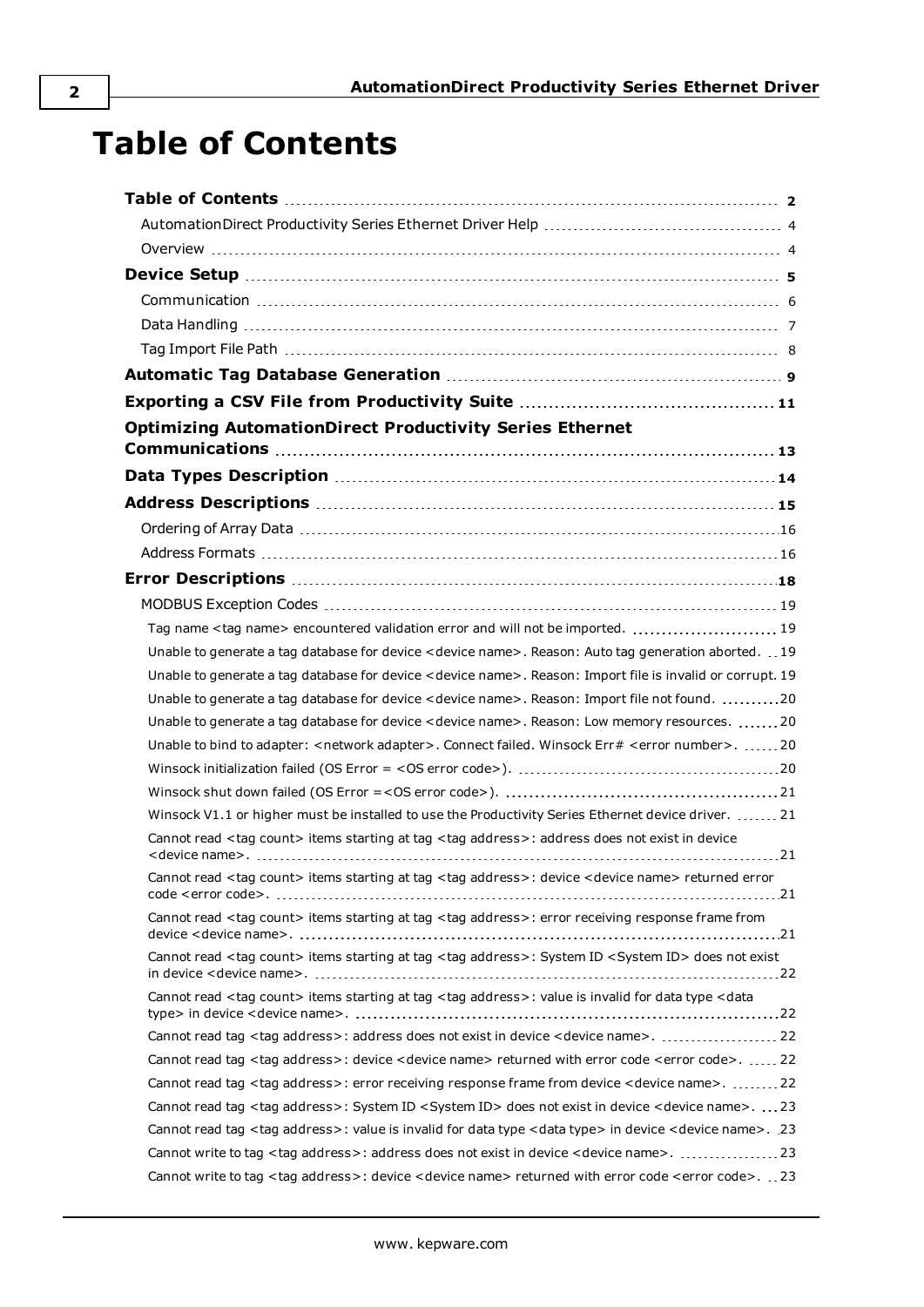| Cannot write to tag <tag address="">: value is invalid for data type <data type=""> in device <device< th=""><th></th></device<></data></tag> |  |
|-----------------------------------------------------------------------------------------------------------------------------------------------|--|
| Cannot write to tag <tag address="">: System ID <system id=""> does not exist in device <device name="">. 24</device></system></tag>          |  |
| Cannot write to tag <tag address="">: error receiving response frame from device <device name="">23</device></tag>                            |  |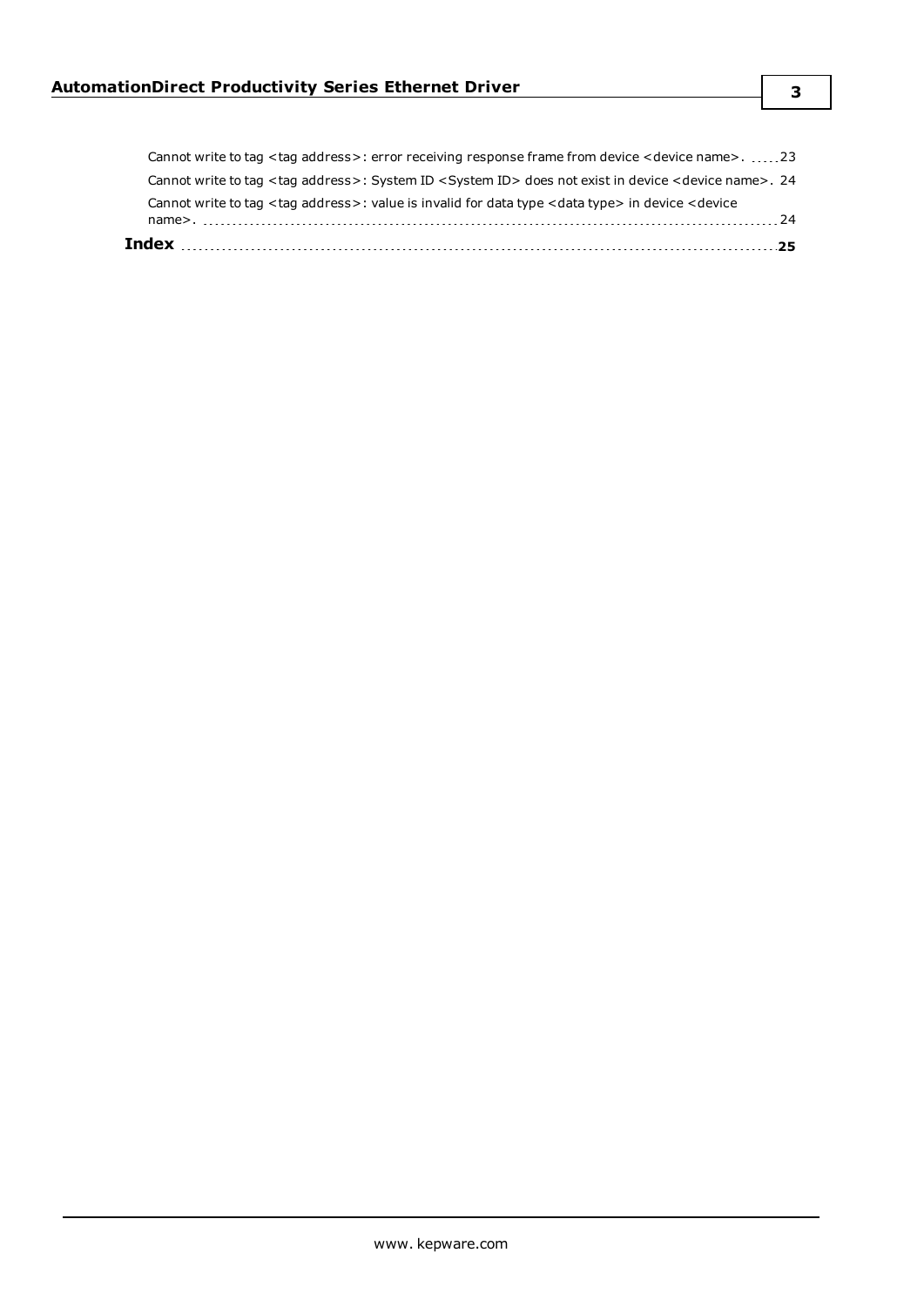#### <span id="page-3-0"></span>**AutomationDirect Productivity Series Ethernet Driver Help**

Help version 1.037

#### **CONTENTS**

#### **[Overview](#page-3-1)**

What is the AutomationDirect Productivity Series Ethernet Driver?

#### **[Device](#page-4-0) Setup**

How do I configure a device for use with this driver?

#### **Automatic Tag Database [Generation](#page-8-0)**

How can I easily configure tags for the AutomationDirect Productivity Series Ethernet Driver?

**Optimizing Your [AutomationDirect](#page-12-0) Productivity Series Ethernet Communications** How do I get the best performance from the AutomationDirect Productivity Series Ethernet Driver?

#### **Data Types [Descriptions](#page-13-0)**

What data types does the AutomationDirect Productivity Series Ethernet Driver support?

#### **Address [Descriptions](#page-14-0)**

How do I reference a data location in a Productivity Series Ethernet device?

#### **Error [Descriptions](#page-17-0)**

<span id="page-3-1"></span>What error messages does the AutomationDirect Productivity Series Ethernet Driver produce?

#### **Overview**

The AutomationDirect Productivity Series Ethernet Driver provides a reliable way to connect AutomationDirect Productivity Series Ethernet devices to OPC client applications, including HMI, SCADA, Historian, MES, ERP, and countless custom applications.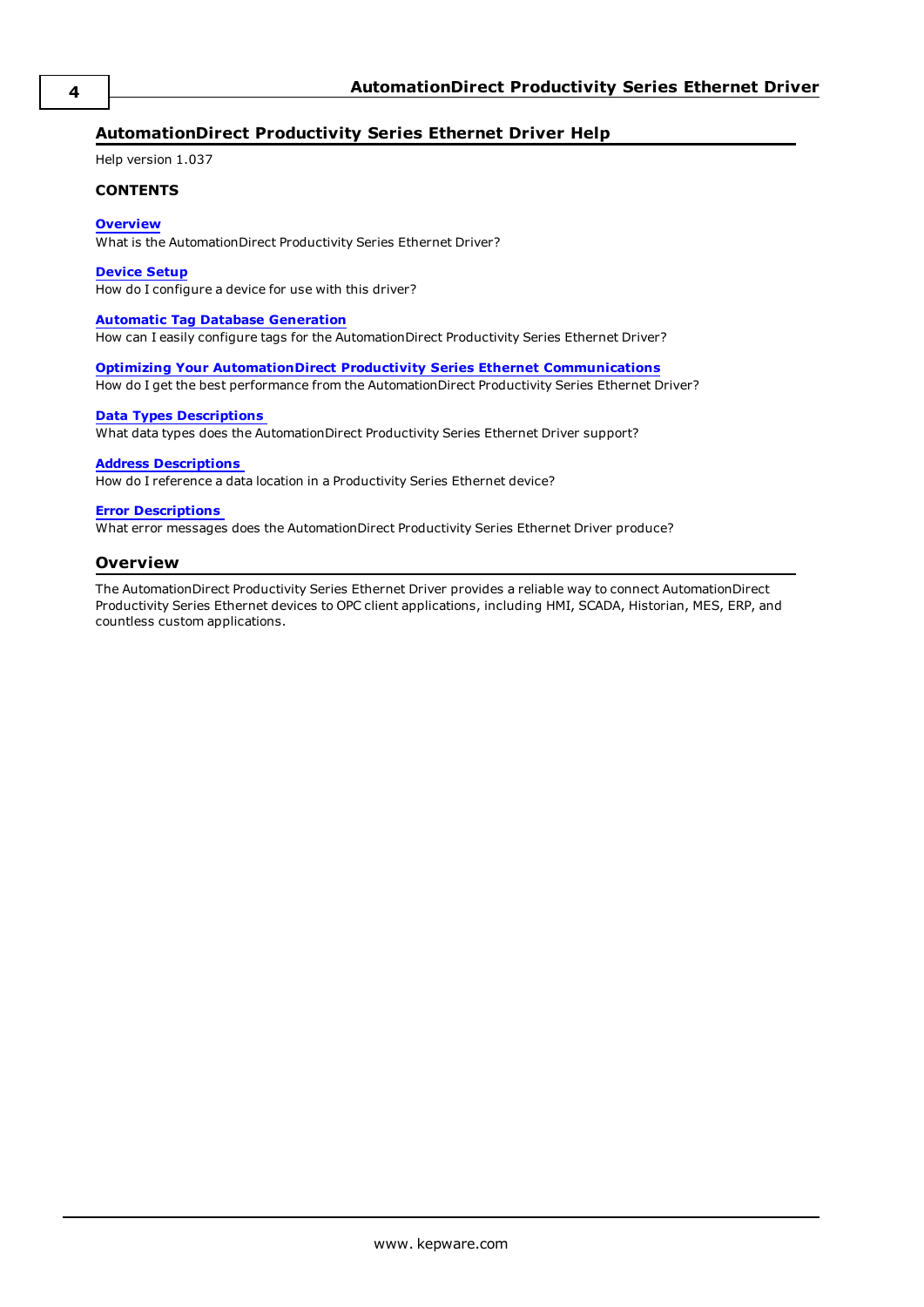#### <span id="page-4-0"></span>**Device Setup**

#### **Supported Devices**

P3-550

**Important:** The PS-550 device cannot be used as a MODBUS TCP server when DHCP IP addressing is being used.

#### **Firmware Versions**

P3-550: ver.1.0.7.2

#### **Hardware Setup**

It is recommended that users keep the default setting "No exception response for non-existing MODBUS address requests". For more information, refer to the device's programming software under "Project Properties: MODBUS Server Settings."

#### **Maximum Number of Channels and Devices**

The maximum number of channels supported is 100. The maximum number of devices supported per channel is 256.

#### **Device ID**

This parameter specifies the IP address of the device with the extension *:#*, where *#* is the Slave ID.

## **Cable Diagrams**

|                      | Patch Cable (Straight Through)  |                     |             |            |
|----------------------|---------------------------------|---------------------|-------------|------------|
| TD +                 | ]OR/WHT                         | OR/WHT <sub>1</sub> | $TD+$       |            |
| TD -                 | 2 OR                            | QR                  | $2$ TD -    |            |
| RD +                 | 3 GRN/WHT                       | GRN/WHT             | $3$ RD +    |            |
|                      | 4 BLU                           | BLU                 | 4           | 10 BaseT   |
|                      | 5 BLU/WHT                       | <b>BLU/WHT</b>      | 5           |            |
| RD -                 | $6$ <sup>GRN</sup>              | <b>GRN</b>          | $6$ RD -    |            |
|                      | <b>BRN/WHT</b>                  | <b>BRN/WHT</b>      | 7           |            |
|                      | 8BRN                            | BRN                 | 8           |            |
| <b>RJ45</b>          |                                 |                     | <b>RJ45</b> |            |
|                      |                                 |                     |             |            |
|                      | Crossover Cable                 |                     |             | 12345678   |
| $\mathbf{1}$<br>TD + | ]OR/WHT                         | <b>GRN/WHT</b>      | TD +        |            |
| TD -                 | 2 OR                            | GRN                 | $2$ TD -    | 8-pin RJ45 |
| RD +                 | 3 GRN/WHT                       | OR/WHT              | $3$ RD +    |            |
|                      | 4 BLU                           | BLU                 | 4           |            |
|                      | 5 BLU/WHT                       | <b>BLU/WHT</b>      | 5           |            |
| RD-                  | $6$ <sup><math>G</math>RN</sup> | ORI                 | 6 RD-       |            |
|                      | <b>BRN/WHT</b>                  | <b>BRN/WHT</b>      | 7           |            |
|                      | 8BRN                            | BRN                 | 8           |            |
| <b>RJ45</b>          |                                 |                     | RJ45        |            |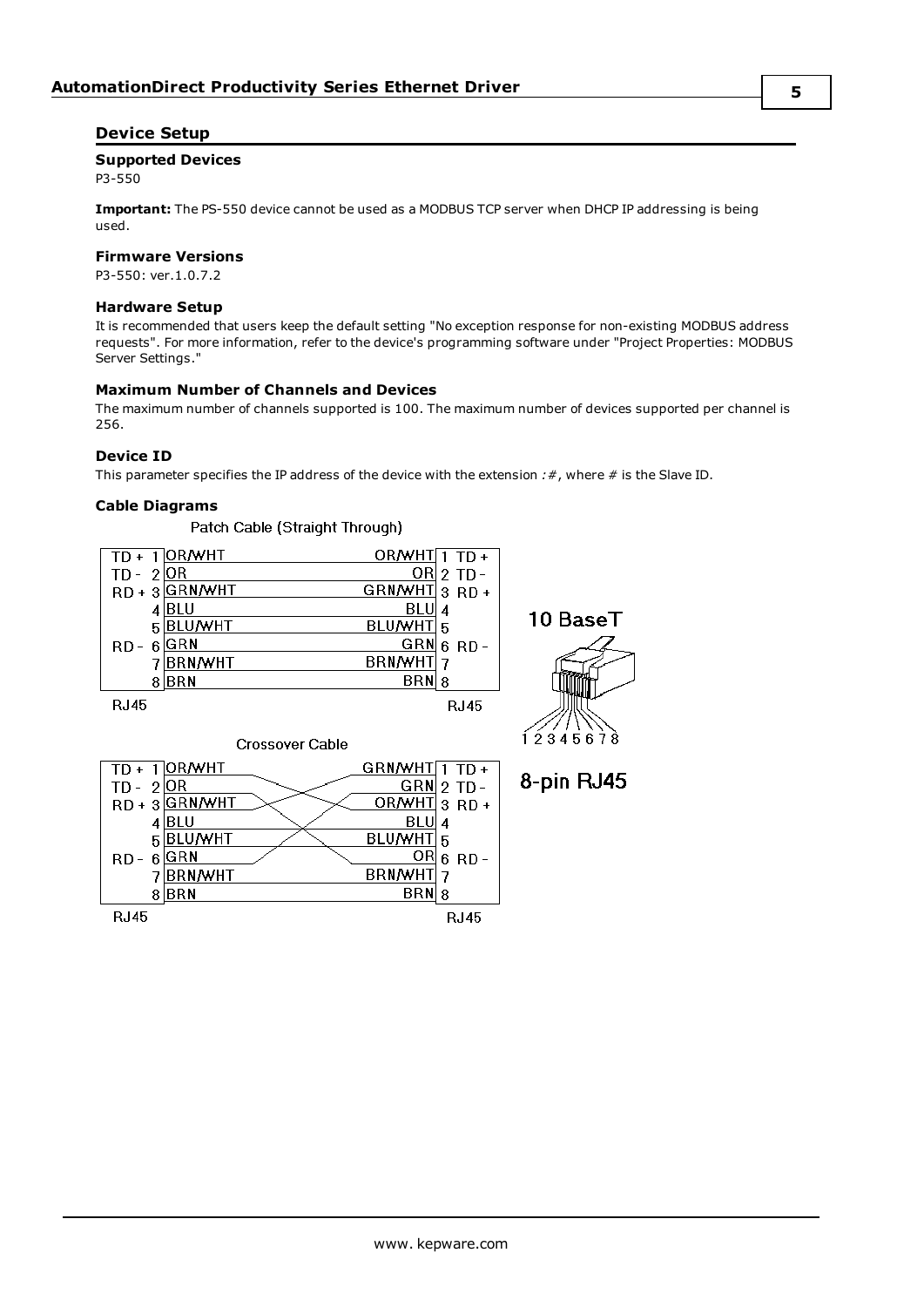#### <span id="page-5-0"></span>**Communication**

| New Device - Communication |                                                                                                                                            |
|----------------------------|--------------------------------------------------------------------------------------------------------------------------------------------|
| 9 <sub>0</sub>             | Specify the port this device will be using. Valid<br>ports for this device are 0 to 65535. The default<br>port is 502.<br>Port Number: 502 |
| $<$ Back                   | Cancel<br>$N$ ext ><br>Help                                                                                                                |

Description of the parameter is as follows:

<sup>l</sup> **Port Number:** This parameter is used to specify the port number. The default setting is 502.

**Note:** The default communication protocol is MODBUS® TCP/IP.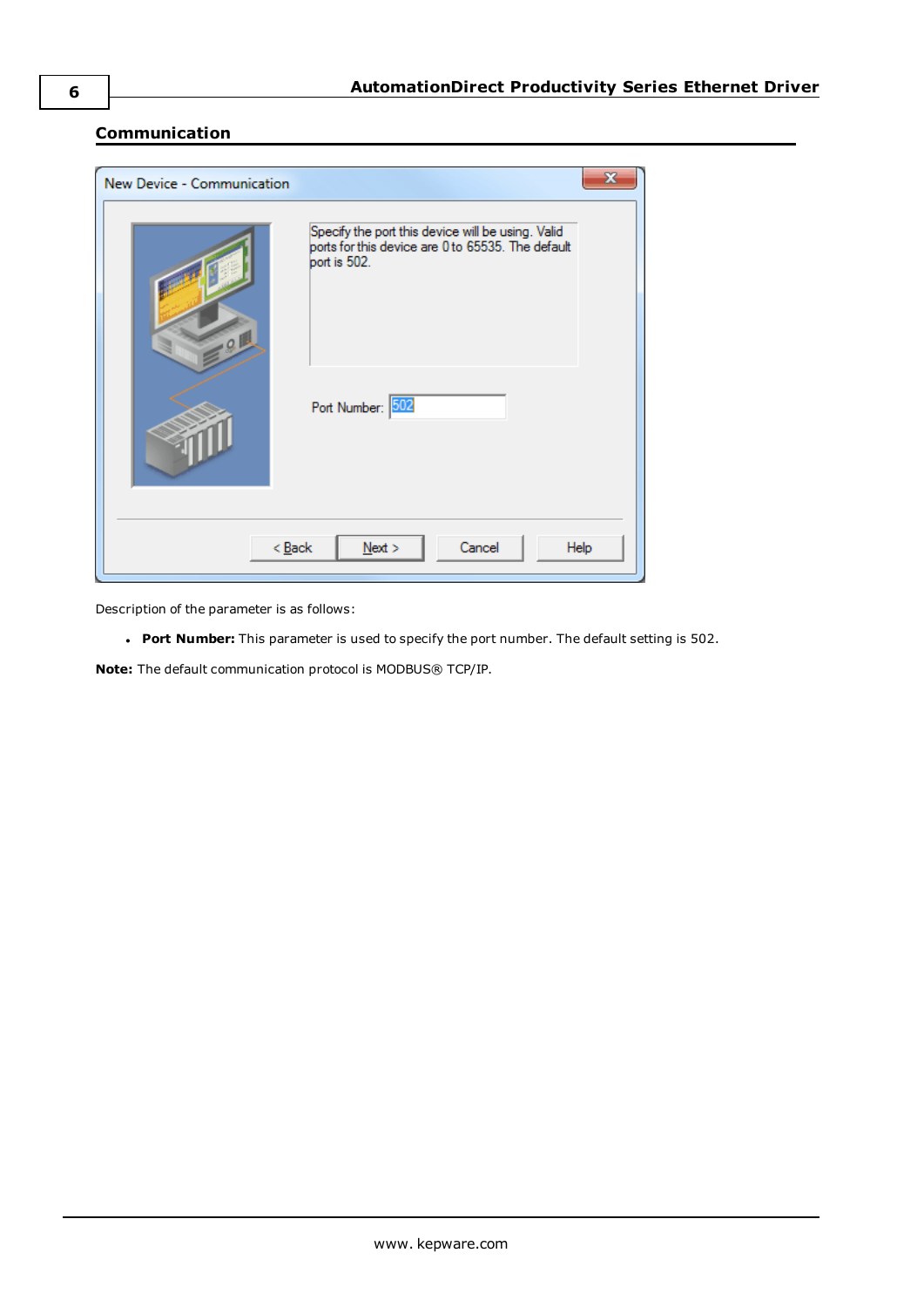#### **7**

#### <span id="page-6-0"></span>**Data Handling**

| New Device - Data Handling |                                                                                                                 | X    |
|----------------------------|-----------------------------------------------------------------------------------------------------------------|------|
| $-9$                       | Select whether the driver should treat the first<br>word of a 32-bit value as the low word or the<br>high word. |      |
|                            | $\nabla$ First word high                                                                                        |      |
| $<$ Back                   | <br>Cancel<br>$N$ ext >                                                                                         | Help |

Description of the parameter is as follows:

<sup>l</sup> **First word high:** In an AutomationDirect Productivity Series Ethernet device, the addresses of two consecutive registers are used for 32-bit data types. When this option is checked, the driver will assume the first word is high for the 32-bit value. When this option is unchecked, the driver will assume that the first word is low for the 32-bit value. The default setting is checked.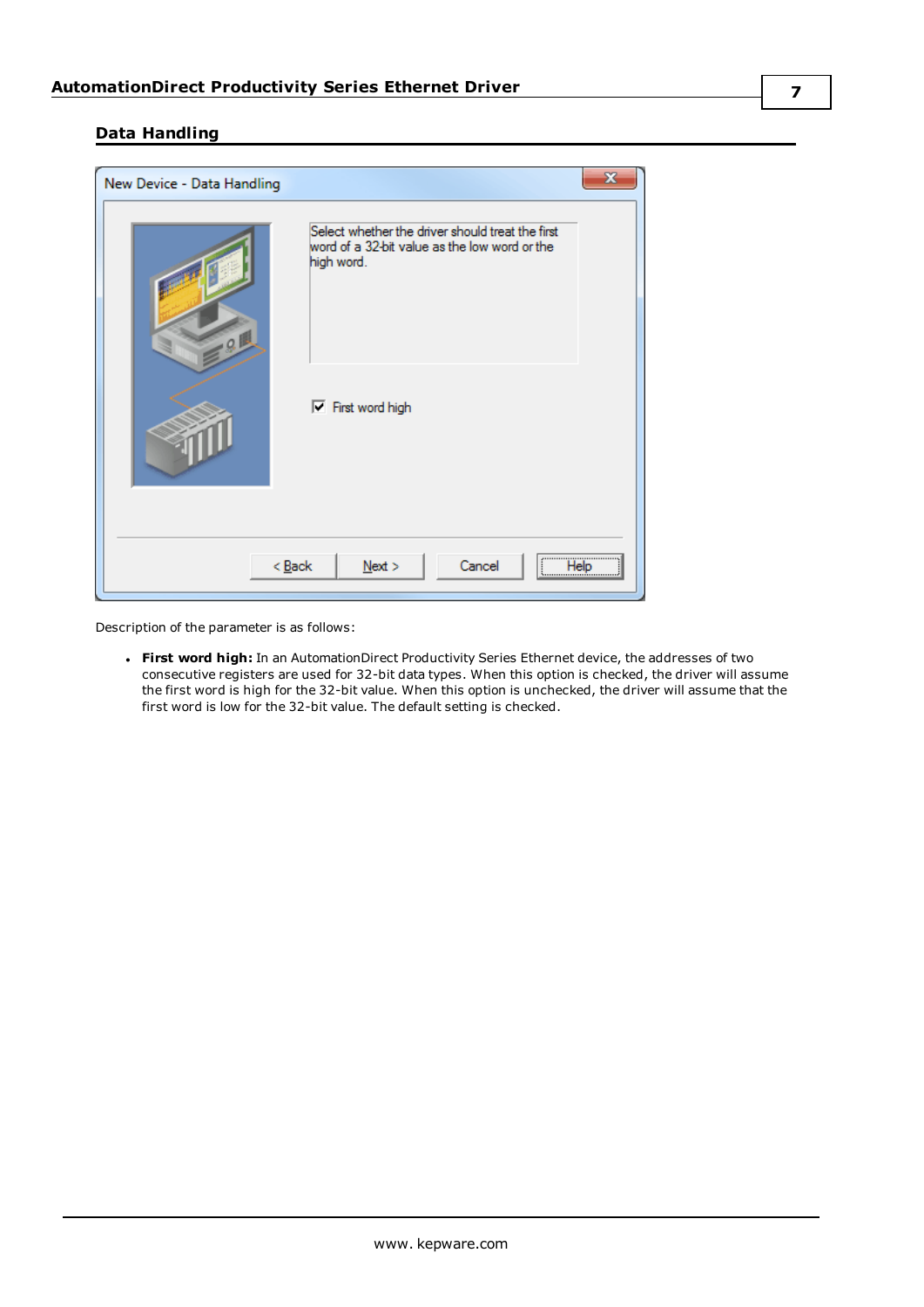#### <span id="page-7-0"></span>**Tag Import File Path**

| x<br>New Device - Tag Import File Path                                                  |                                         |  |  |  |  |
|-----------------------------------------------------------------------------------------|-----------------------------------------|--|--|--|--|
| Select the location of the tag import file to be<br>used in tag database creation.<br>9 |                                         |  |  |  |  |
|                                                                                         | Tag Import File:<br>'.csv               |  |  |  |  |
|                                                                                         | $<$ Back<br>Cancel<br>$N$ ext ><br>Help |  |  |  |  |

Description of the parameter is as follows:

<sup>l</sup> **Tag Import File:** This parameter specifies the exact location of the tag import file. The "\*.csv" file must be created in the Productivity Suite Programming Software. The tag import file will be used by the Automatic Tag Database Generation feature to create the tag database. All tags will be imported and expanded according to their respective data types.

**Note:** For more information, refer to **Automatic Tag Database [Generation](#page-8-0)**.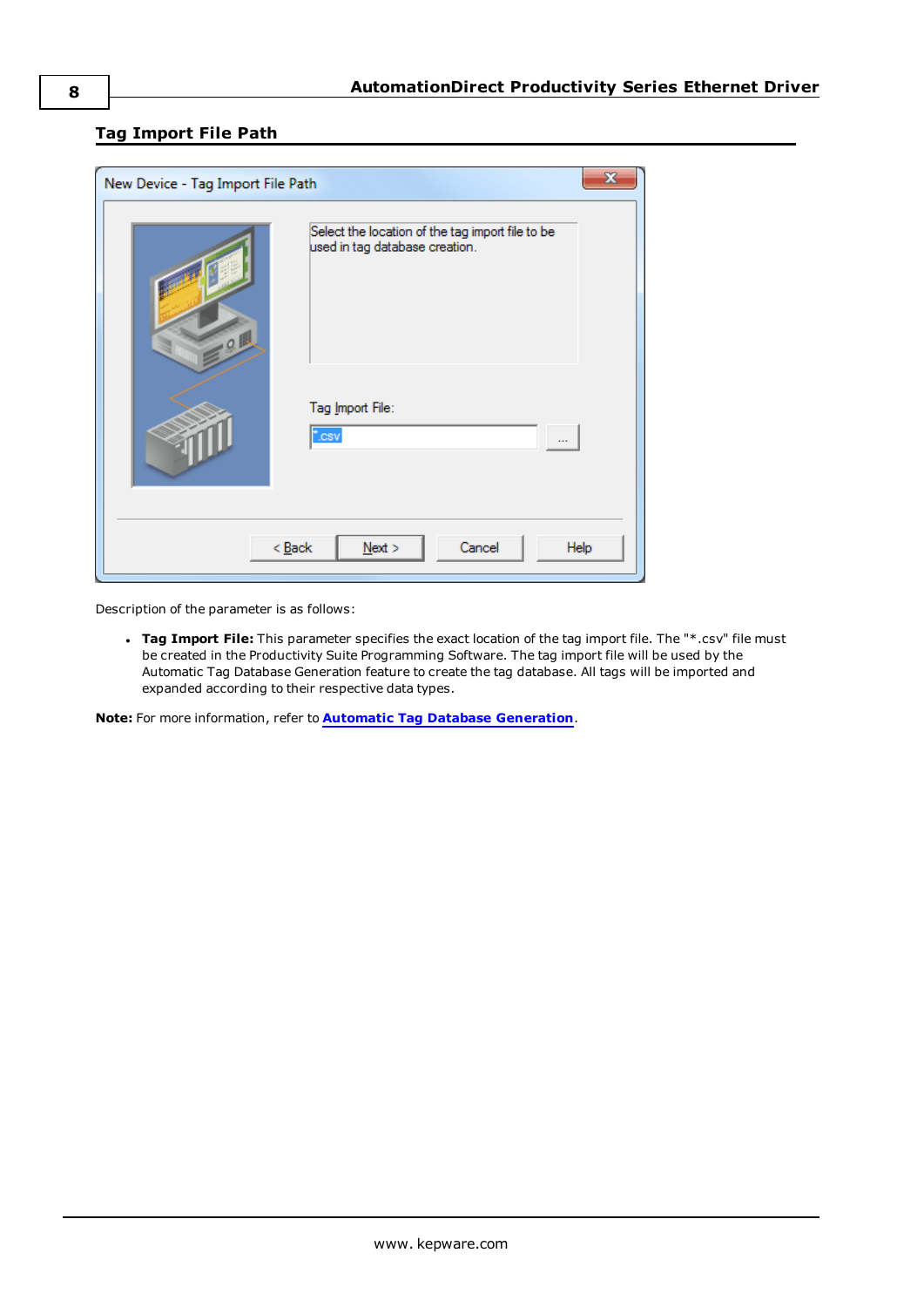#### <span id="page-8-0"></span>**Automatic Tag Database Generation**

The AutomationDirect Productivity Series Ethernet Driver supports the OPC server's Automatic Tag Database Generation feature, which allows the driver to automatically create tags that access data points used in a device configuration. The OPC server uses the tag import file to create the tag database. The tag import file (\*.csv) must be created in the Productivity Suite Programming Software. For more information, refer to **Tag [Import](#page-7-0) File [Path](#page-7-0)**.

For information on using automatic tag database generation, refer to the following instructions.

1. In the OPC server project, right-click on the device and then select **Properties**.



2. Next, open the **Tag Import File Path** tab.

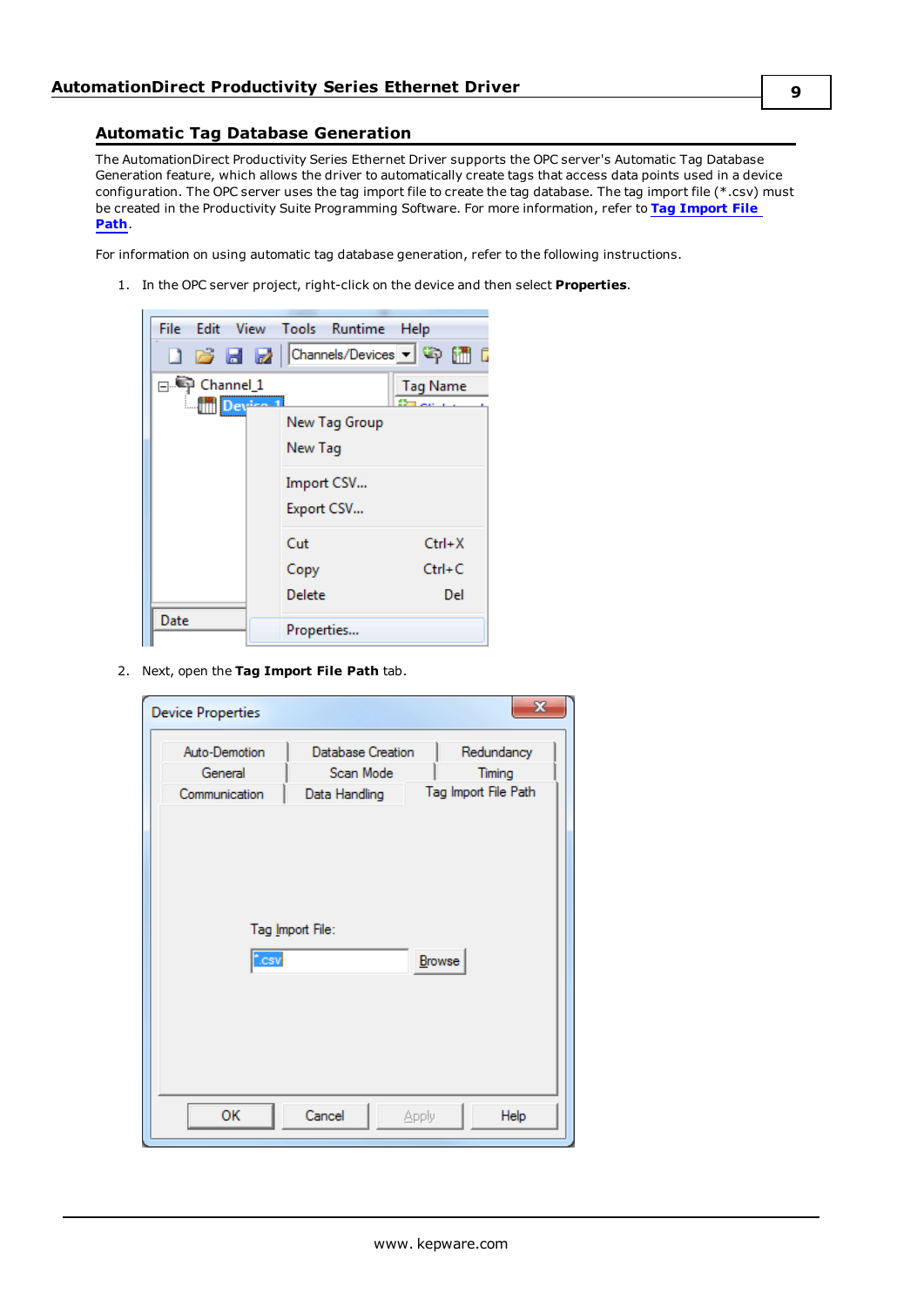3. Click **Browse** to locate the folder containing the import file (\*.csv).

**Note:** Productivity Software Suite Versions 1.4 to 1.9 add a field to exported .csv files that is not supported and causes tag import to fail. To use these files, delete the last field or column. The modified .csv file can be imported. Starting with version 1.10 2 files are created with \_basic and \_extended appended to the file name. The \_basic file is correctly formatted to be used for Auto Tag Generation.

- 4. Next, select the import file and then click **OK** to start the import and tag generation process.
- 5. The OPC server's Event Log will show when the tag generation process started, any errors that occurred during processing, and when the process completed.

**Note:** For more information, refer "Automatic Tag Database Generation" in the server help documentation.

#### **See Also:**

**Exporting a CSV File from [Productivity](#page-10-0) Suite**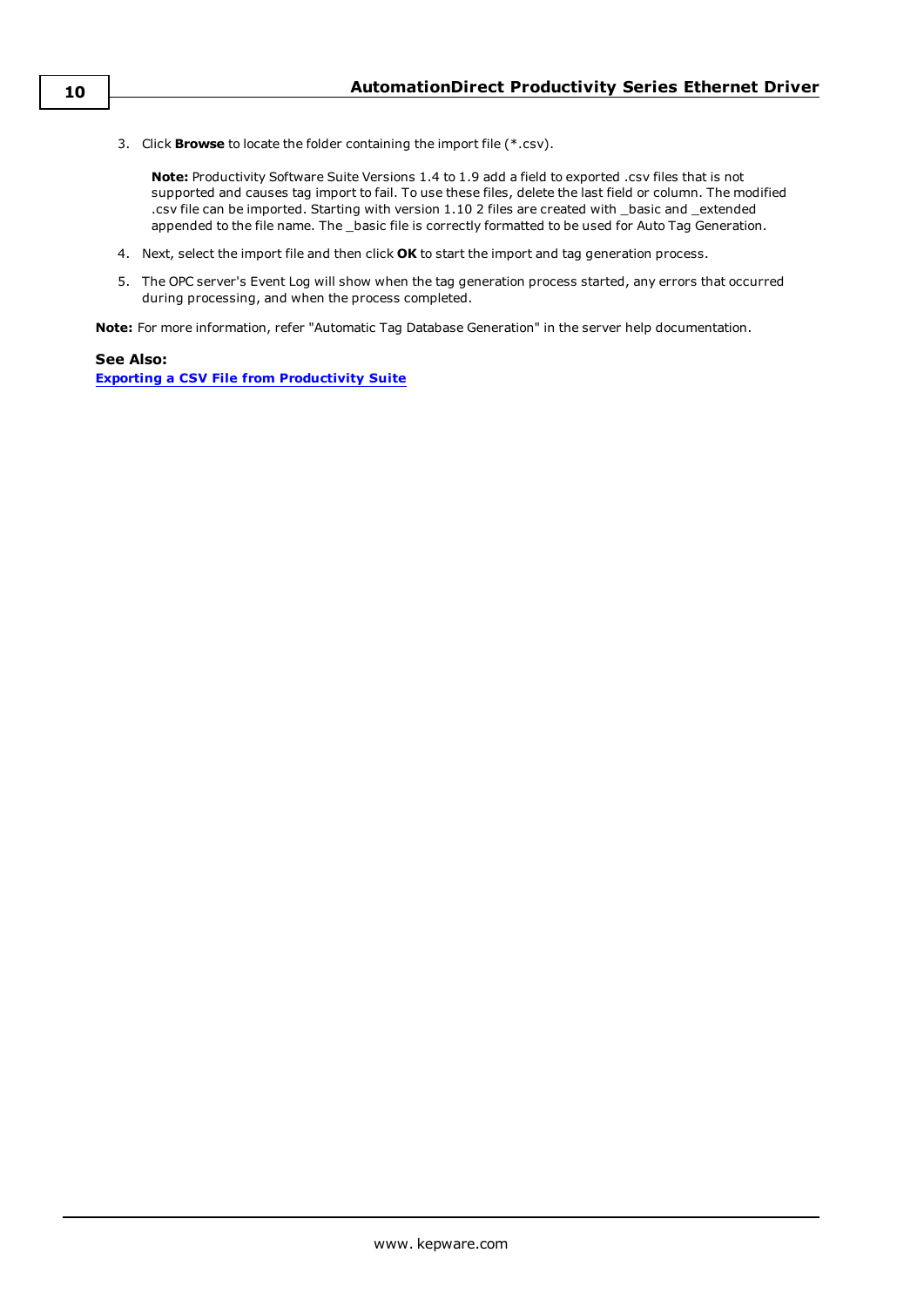#### <span id="page-10-0"></span>**Exporting a CSV File from Productivity Suite**

Tag export from the Productivity Suite software produces a CSV (Comma Separated Value) file. Prior to Productivity Suite Version 1.10.0.11, it created a single CSV file. Version v1.10.0.11 and newer create two CSV files: basic and extended. Use the basic file for Automatic Tag Generation.

#### **Example**

*TestProject\_basic.csv TestProject\_extended.csv*

To export the tag database:

1. In the Productivity Suite main menu, select **File | Export | Tags…**.

|                                                                 | Pro Productivity Suite Programming Software, Version 1.10.0 (11) [Test PRoject.adpro]                         | $\Box$ $\Box$               |
|-----------------------------------------------------------------|---------------------------------------------------------------------------------------------------------------|-----------------------------|
| Edit Setup PAC Tools Window Help<br>File -                      |                                                                                                               |                             |
|                                                                 | $\frac{1}{2}$<br>$9.55 -$<br>Offline 2 Online                                                                 |                             |
| <b>Application Tools</b>                                        | F X<br>New Task<br>$\sim$                                                                                     | Instructions                |
| <b>E- Setup</b>                                                 | 日日口目<br>$\Box$<br>日中<br>100<br>Run Every Scan<br>$\mathfrak{B}_{2}$ .<br>▼                                    | <b>Contacts</b>             |
| Hardware Config<br>Comm Adapter Cor                             | $\overline{2}$<br>3<br>5<br>6<br>$\overline{7}$<br>8<br>9<br>10<br>11<br>$\overline{1}$<br>$\overline{\bf 4}$ | + NO Contact (N             |
| EtherNet/IP Ac                                                  | $\blacktriangle$                                                                                              | ₩ NC Contact (N             |
| Security Accounts                                               | 2 Second Bit<br>2sec_out                                                                                      | HH NO Edge Conta            |
| Set PAC Time/Date                                               | OUT<br>1                                                                                                      |                             |
| <b>Write Program</b><br>A-1                                     |                                                                                                               | 雅 NC Edge Conta             |
| Taq Database<br><b>I/O</b> Overview                             | END<br> 2                                                                                                     | 5종 Compare Conta            |
| Rung Comments                                                   |                                                                                                               | <b>Coils</b>                |
| Tag Cross Referen                                               | END<br> 3                                                                                                     | [0II] Out Coil              |
| <b>Monitor &amp; Debug</b><br>$-$                               |                                                                                                               | [SET] Set Coil              |
| <b>EE</b> Data View                                             | END<br>4                                                                                                      | [RST] Reset Coil            |
| Data Logger                                                     |                                                                                                               | $[0R]$ OR Out               |
| PID Tuning<br>HS Module Testing                                 | END<br>5                                                                                                      |                             |
| R Bit Histogram                                                 |                                                                                                               | [FLS] Flasher               |
| Word Histogram                                                  | END<br>6                                                                                                      | [BBN] Debounce Coil         |
| PAC Error History                                               |                                                                                                               | [TMC] Timed Coil            |
| PAC Event History                                               | 7<br>END                                                                                                      | [TGC] Toggle Coil           |
| <b>Control PAC</b><br>Ġ.<br>$\overline{\phantom{a}}$<br>m.<br>× |                                                                                                               | [END] Program End           |
|                                                                 | END<br>8                                                                                                      | [NOP] No Operation          |
| Task Management                                                 |                                                                                                               |                             |
| $\bullet$ $\bullet$ $\bullet$                                   | END<br>l9                                                                                                     | <b>Application Function</b> |
| <b>E-Tasks</b>                                                  |                                                                                                               | <b>RLM</b> Alarm            |
| Run First Scan Only                                             | END<br>10                                                                                                     | <b>AVG</b> Average          |
| Run Every Scan<br><b>O</b> New Task                             |                                                                                                               | CHG Change of Valu          |
| Run Every Second                                                | END<br>11                                                                                                     | MIMX Find Min Max Va        |
| Run When Called                                                 |                                                                                                               | LALM Learn Alarm            |
| Disable Task                                                    | m                                                                                                             | فتندي بناعما                |
| Task New Task<br>User No Security                               | Column 1<br>PAC Offline<br>Project File Status Saved<br>Runa<br><b>PAC Project Status</b><br>-1               | <b>Run Time Transfer</b>    |

2. Browse to and select the location in which to save the exported tag CSV file.

| <b>Export Tag Database</b>         |        |       |                   |
|------------------------------------|--------|-------|-------------------|
| To File C:\Shared\Test Project.csv |        |       | <br><b>Browse</b> |
| Include I/O Tags                   |        |       |                   |
|                                    |        |       |                   |
|                                    | Export | Close | Help              |

3. Click **Export** to create the .csv export files.

| Exported |                  |  |
|----------|------------------|--|
|          | Export finished. |  |
|          | ΩK               |  |

4. Click **OK**.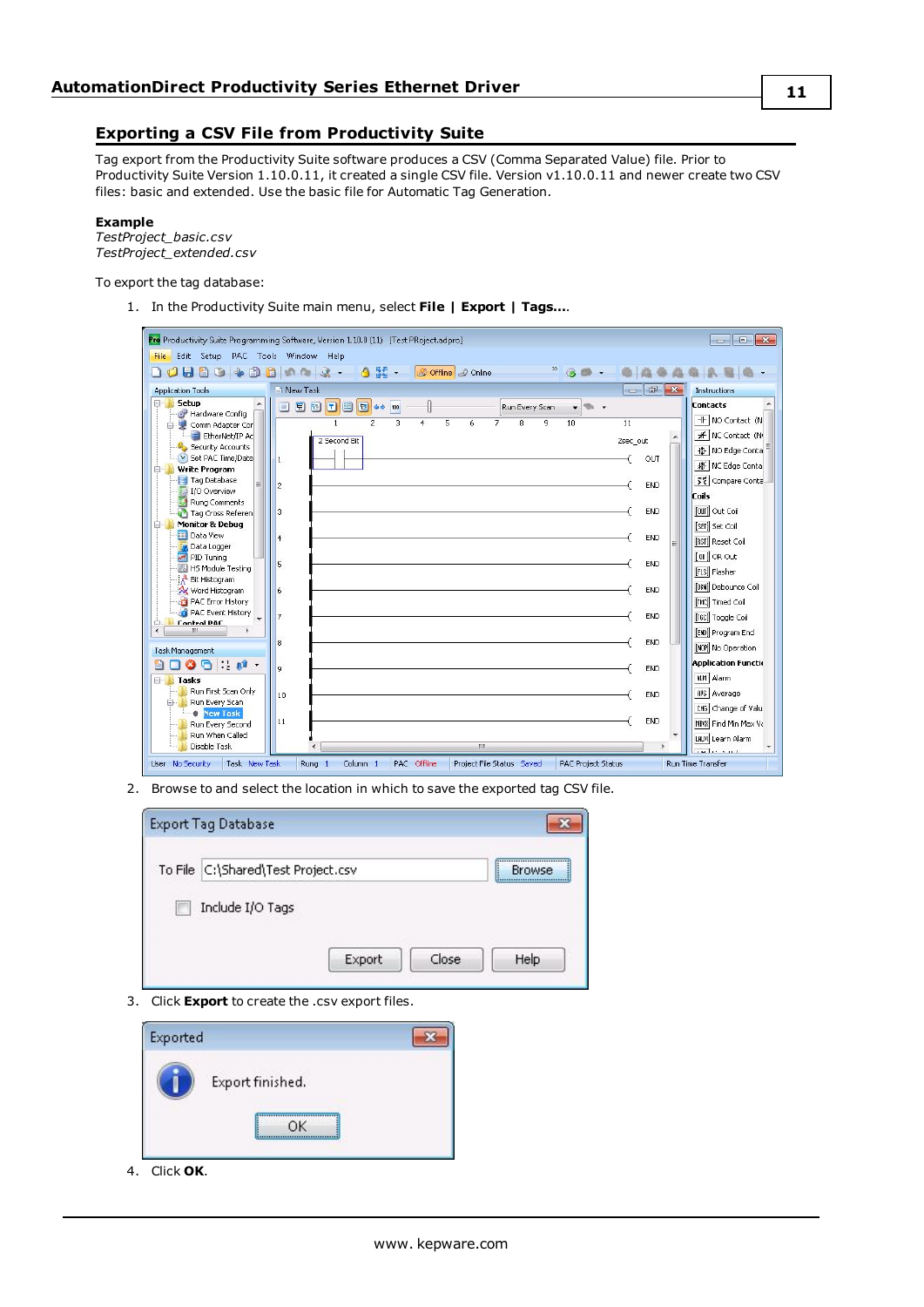**See Also: Automatic Tag Database [Generation](#page-8-0)**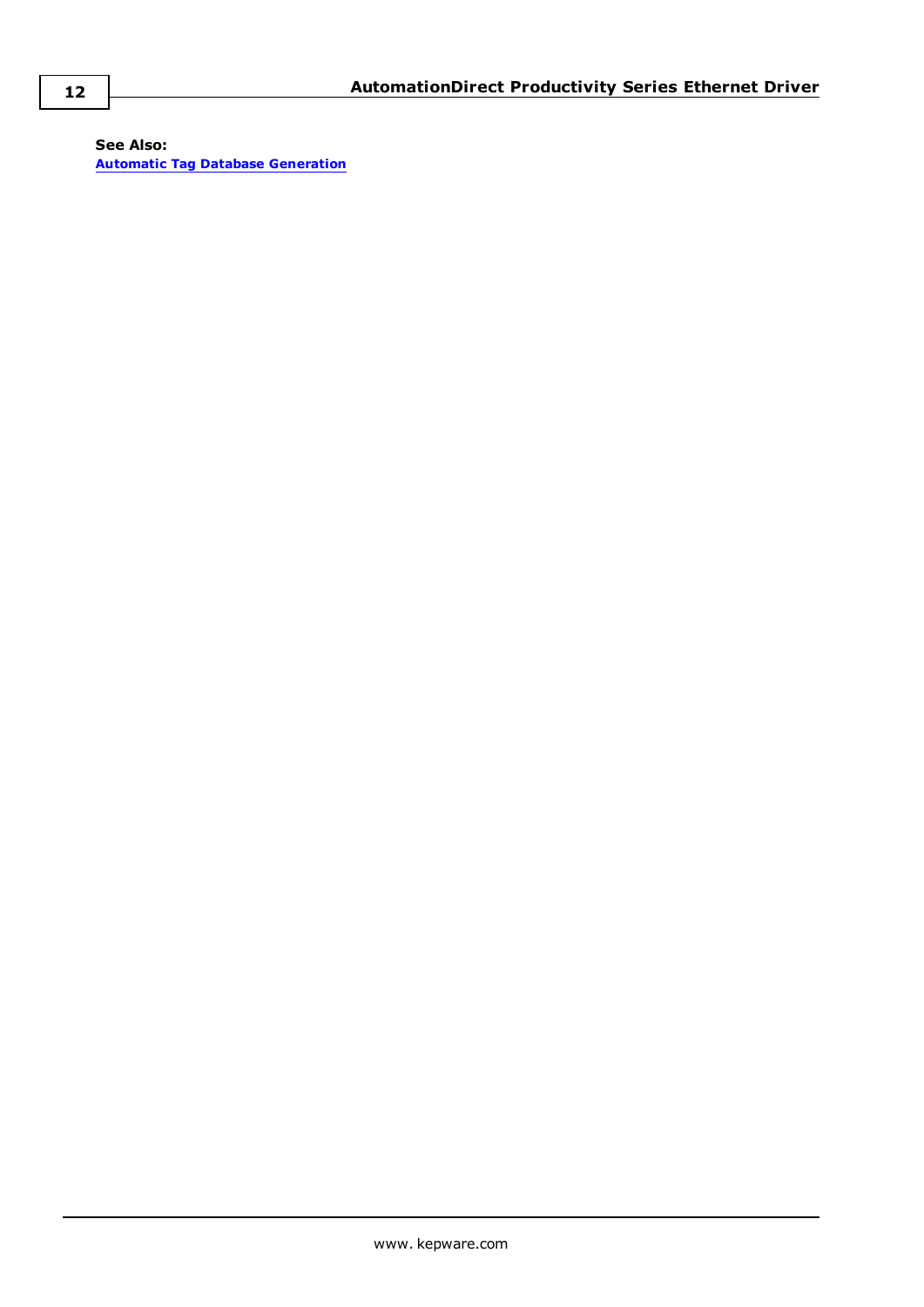#### <span id="page-12-0"></span>**Optimizing AutomationDirect Productivity Series Ethernet Communications**

The AutomationDirect Productivity Series Ethernet Driver has been designed to provide the best performance with the least amount of impact on the system's overall performance. While the AutomationDirect Productivity Series Ethernet Driver is fast, there are a couple of guidelines that can be used to optimize the application and gain maximum performance.

This server refers to communications protocols like AutomationDirect Productivity Series Ethernet Driver as a channel. Each channel defined in the application represents a separate path of execution in the server. Once a channel has been defined, a series of devices must then be defined under that channel. Each of these devices represents a single controller from which data will be collected. While this approach to defining the application will provide a high level of performance, it won't take full advantage of the AutomationDirect Productivity Series Ethernet Driver or the network. An example of how the application may appear when configured using a single channel is shown below.



Each device appears under a single AutomationDirect Productivity Series Ethernet Driver channel. In this configuration, the driver must move from one device to the next as quickly as possible in order to gather information at an effective rate. As more devices are added or more information is requested from a single device, the overall update rate begins to suffer.

If the AutomationDirect Productivity Series Ethernet Driver could only define one single channel, then the example shown above would be the only option available; however, the AutomationDirect Productivity Series Ethernet Driver can define up to 256 devices per 100 channel. Using multiple channels distributes the data collection workload by simultaneously issuing multiple requests to the network. An example of how the same application may appear when configured using multiple channels to improve performance is shown below.



Each device has now been defined under its own channel. In this new configuration, a single path of execution is dedicated to the task of gathering data from each device. If the application has 256 or fewer devices, it can be optimized exactly how it is shown here.

The performance will improve even if the application has more than 256 devices. While 256 or fewer devices may be ideal, the application will still benefit from additional channels. Although spreading the device load across all channels will cause the server to move from device to device again, it can now do so with far less devices to process on a single channel.

**See Also: Data [Handling](#page-6-0)**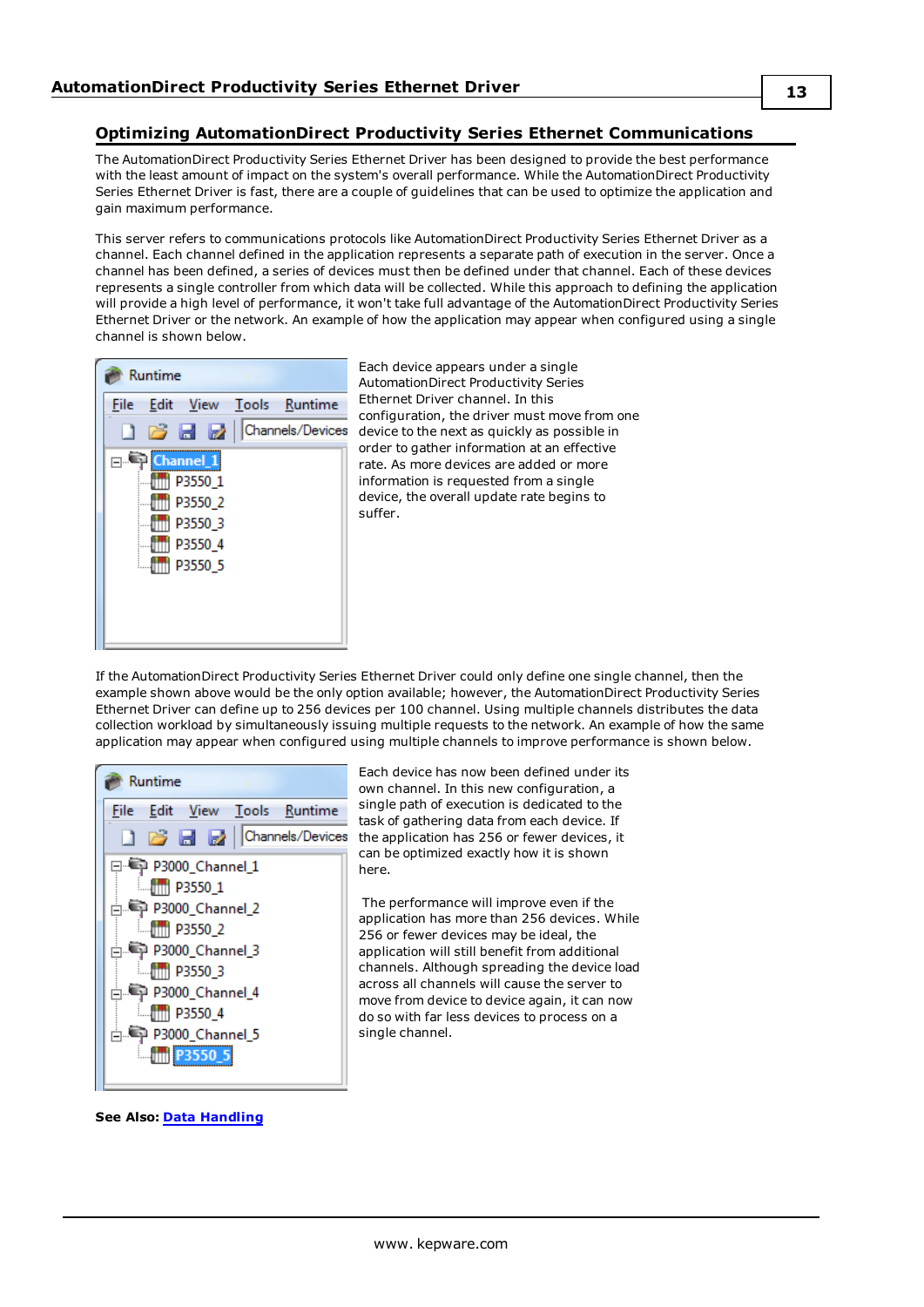### <span id="page-13-0"></span>**Data Types Description**

| <b>Data Type</b> | <b>Description</b>                                                                                                                                            |
|------------------|---------------------------------------------------------------------------------------------------------------------------------------------------------------|
| <b>Boolean</b>   | Single bit.                                                                                                                                                   |
| <b>Byte</b>      | Unsigned 8-bit value.                                                                                                                                         |
|                  | bit 0 is the low bit.                                                                                                                                         |
|                  | bit 7 is the high bit.                                                                                                                                        |
| Word             | Unsigned 16-bit value.                                                                                                                                        |
|                  | bit 0 is the low bit.                                                                                                                                         |
|                  | bit 15 is the high bit.                                                                                                                                       |
| Short            | Signed 16-bit value.                                                                                                                                          |
|                  | bit 0 is the low bit.                                                                                                                                         |
|                  | bit 14 is the high bit.                                                                                                                                       |
|                  | bit 15 is the sign bit.                                                                                                                                       |
| <b>DWord</b>     | Unsigned 32-bit value.                                                                                                                                        |
|                  | bit 0 is the low bit.                                                                                                                                         |
|                  | bit 31 is the high bit.                                                                                                                                       |
| Long             | Signed 32-bit value.                                                                                                                                          |
|                  | bit 0 is the low bit.                                                                                                                                         |
|                  | bit 30 is the high bit.                                                                                                                                       |
|                  | bit 31 is the sign bit.                                                                                                                                       |
| <b>BCD</b>       | Two byte packed BCD.                                                                                                                                          |
|                  | Value range is 0-9999. Behavior is undefined for values beyond this range.                                                                                    |
| <b>LBCD</b>      | Four byte packed BCD.                                                                                                                                         |
|                  | Value range is 0-99999999. Behavior is undefined for values beyond this range.                                                                                |
| Float            | 32-bit floating point value.                                                                                                                                  |
|                  | The driver interprets two consecutive registers as a floating point value by making the<br>second register the high word and the first register the low word. |
| String           | Null terminated ASCII string.                                                                                                                                 |
|                  | Support includes HiLo LoHi byte order selection.                                                                                                              |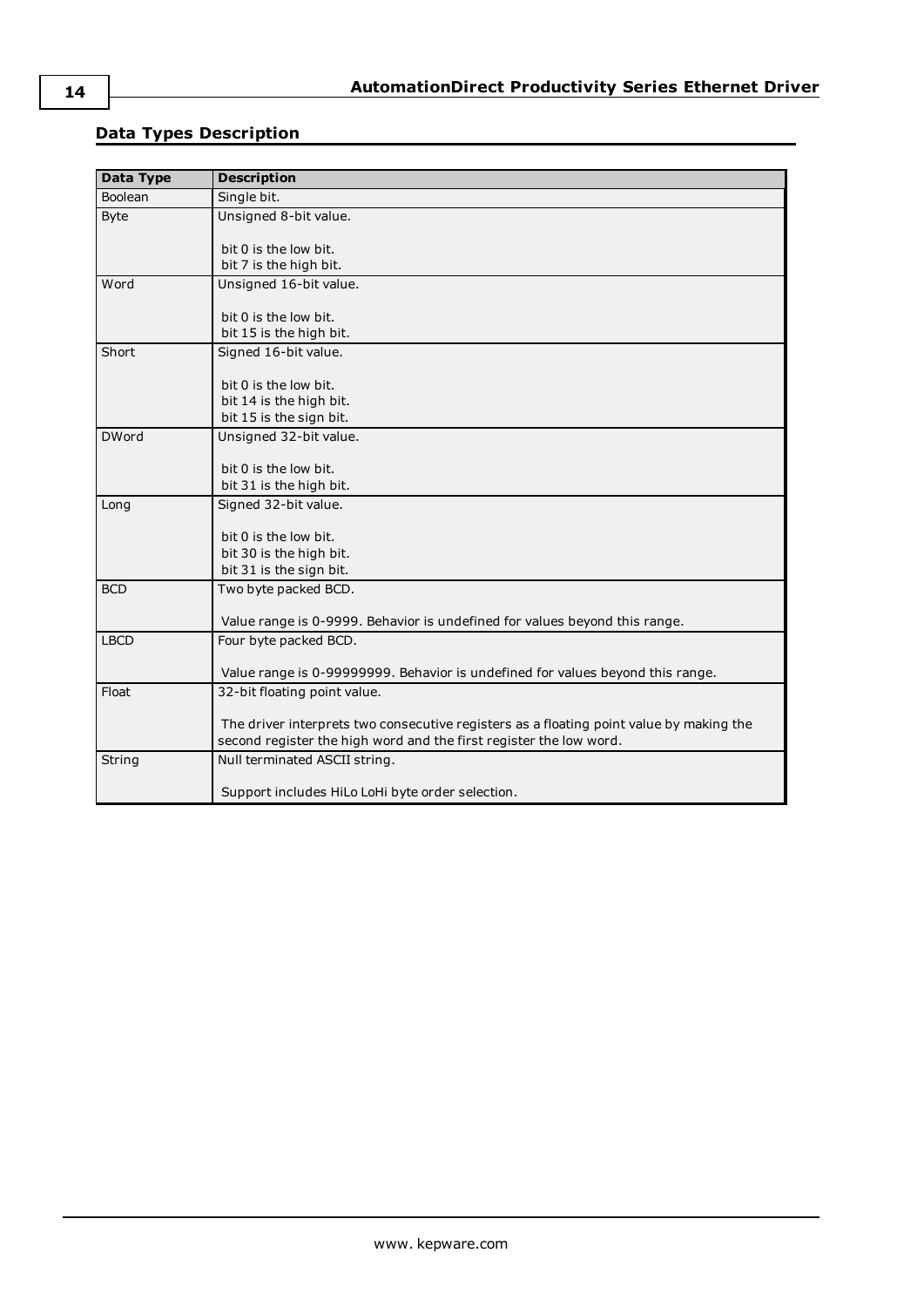#### <span id="page-14-0"></span>**Address Descriptions**

The default data types are shown in **bold**.

#### **System Index Addresses**

| <b>Device Type</b>      | Range                               | <b>Data Type</b> | <b>Access</b> |
|-------------------------|-------------------------------------|------------------|---------------|
| Analog Input Float 32   | AIF32-00.00.00.01-AIF32-99.05.11.32 | <b>Float</b>     | Read Only     |
| Analog Input Signed 32  | AIS32-00.00.00.01-AIS32-99.05.11.32 | Long             | Read Only     |
| Analog Output Float 32  | AOF32-00.00.00.01-AOF32-99.05.11.32 | l Float          | Read/Write    |
| Analog Output Signed 32 | AOS32-00.00.00.01-AOS32-99.05.11.32 | Long             | Read/Write    |
| Discrete Inputs         | DI-00.00.00.01-DI-99.05.11.128      | <b>Boolean</b>   | Read Only     |
| <b>Discrete Outputs</b> | DO-00.00.00.01-DO-99.05.11.128      | <b>Boolean</b>   | Read/Write    |
| I/O Module Status Bits  | MST-00.00.00.01-MST-99.05.11.128    | <b>Boolean</b>   | Read Only     |

#### **Continuous Addresses**

| <b>Device Type</b>         | Range                        | Data Type      | <b>Access</b> |
|----------------------------|------------------------------|----------------|---------------|
| Internal BCD 16            | BCD16-000001-BCD16-999999    | <b>BCD</b>     | Read/Write    |
| Internal BCD 32            | BCD32-000001-BCD32-999999    | <b>LBCD</b>    | Read/Write    |
| <b>Internal Bits</b>       | C-000001-C-999999            | <b>Boolean</b> | Read/Write    |
| Internal Float 32          | F32-000001-F32-999999        | <b>Float</b>   | Read/Write    |
| <b>Internal Unsigned 8</b> | US8-000001-US8-999999        | <b>Byte</b>    | Read/Write    |
| Internal Signed 16         | S16-000001-S16-999999        | <b>Short</b>   | Read/Write    |
| <b>Internal Signed 32</b>  | S32-000001-S32-999999        | Long           | Read/Write    |
| String                     | STR-000001:1-STR-999999:128  | <b>String</b>  | Read/Write    |
| System String              | SSTR-000001:1-SSTR-999999:50 | <b>String</b>  | Read Only     |
| System Read Only Bit       | SBR-000001-SBR-999999        | <b>Boolean</b> | Read Only     |
| System Read/Write Bit      | SBRW-000001-SBRW-999999      | <b>Boolean</b> | Read/Write    |
| System Read Only Word      | SWR-000001-SWR-999999        | Word           | Read Only     |
| System Read/Write Word     | SWRW-000001-SWRW-999999      | Word           | Read/Write    |
| Internal Unsigned 16       | US16-000001-US16-999999      | Word           | Read/Write    |

#### **One Dimensional Array Elements**

| <b>Device Type</b>                    | Range                                          | Data Type      | <b>Access</b> |
|---------------------------------------|------------------------------------------------|----------------|---------------|
| 1 Dimensional Internal BCD 16         | AR1BCD16-00001(1)-AR1BCD16-999999<br>(65535)   | <b>BCD</b>     | Read/Write    |
| 1 Dimensional Internal BCD 32         | AR1BCD32-00001(1)-AR1BCD32-999999<br>(65535)   | <b>LBCD</b>    | Read/Write    |
| 1 Dimensional Internal Bits           | AR1C-000001(1)-AR1C-999999(65535)              | <b>Boolean</b> | Read/Write    |
| 1 Dimensional Internal Float 32       | AR1F32-00001(1)-AR1F32-999999<br>(65535)       | <b>Float</b>   | Read/Write    |
| 1 Dimensional Internal Unsigned 8     | AR1US8-00001(1)-AR1US8-999999<br>(65535)       | <b>Byte</b>    | Read/Write    |
| 1 Dimensional Signed 16               | AR1S16-00001(1)-AR1S16-999999<br>(65535)       | <b>Short</b>   | Read/Write    |
| 1 Dimensional Signed 32               | AR1S32-00001(1)-AR1S32-999999<br>(65535)       | Long           | Read/Write    |
| 1 Dimensional String                  | AR1STR-00001:1(1)-AR1STR-<br>999999:128(65535) | <b>String</b>  | Read/Write    |
| 1 Dimensional Internal Unsigned<br>16 | AR1US16-00001(1)-AR1US16-999999<br>(65535)     | Word           | Read/Write    |

#### **Two Dimensional Array Elements**

| <b>Device Type</b>              | Range                                                      | Data Type      | <b>Access</b> |
|---------------------------------|------------------------------------------------------------|----------------|---------------|
| 2 Dimensional Internal BCD 16   | AR2BCD16-00001(1),(1)-AR2BCD16-<br>999999 (65535), (65535) | <b>BCD</b>     | Read/Write    |
| l 2 Dimensional Internal BCD 32 | AR2BCD32-00001(1),(1)-AR2BCD32-<br>999999 (65535), (65535) | <b>LBCD</b>    | Read/Write    |
| 2 Dimensional Internal Bits     | AR2C-000001(1),(1)-AR2C-999999                             | <b>Boolean</b> | Read/Write    |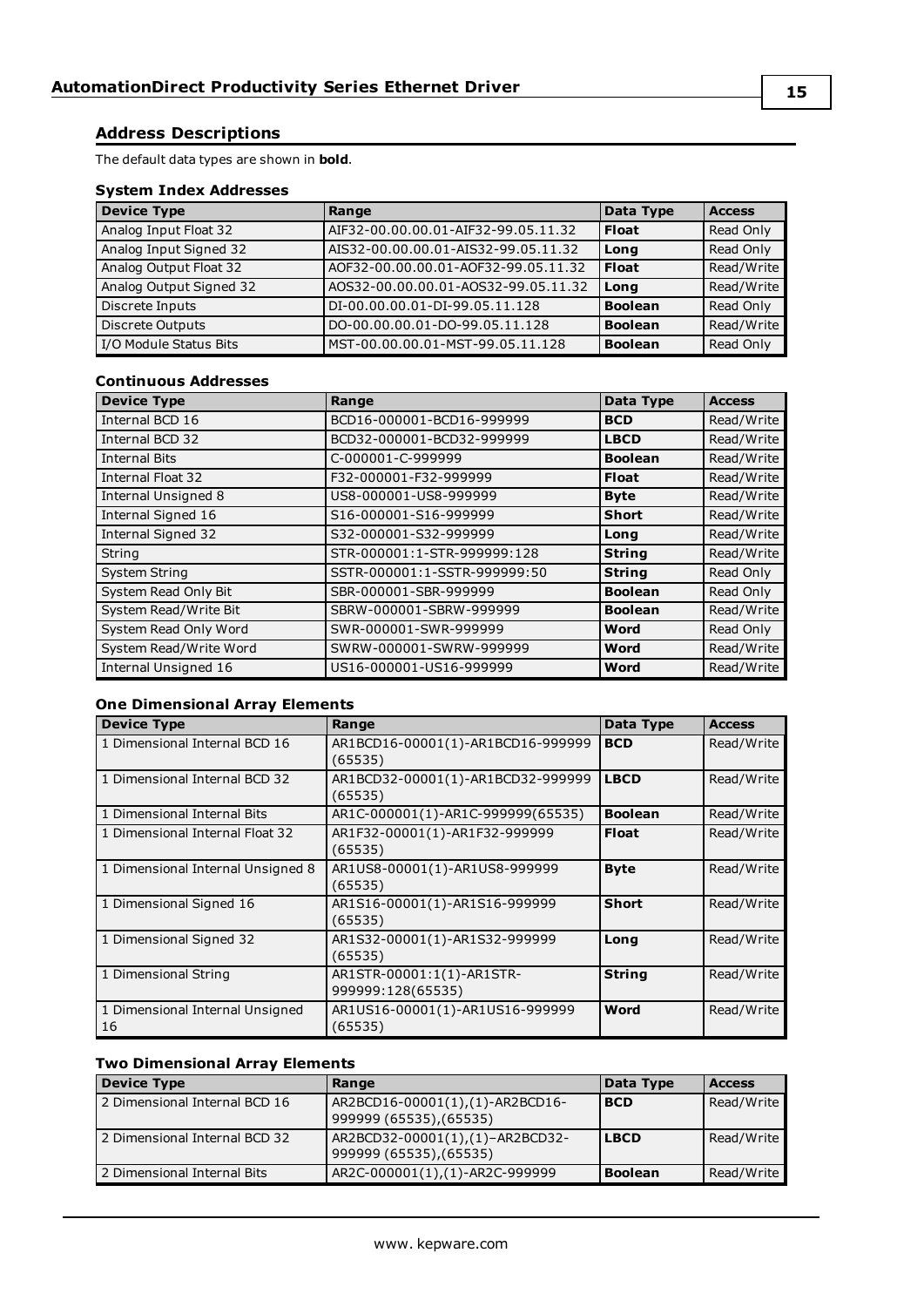| <b>Device Type</b>                      | Range                                                        | Data Type     | <b>Access</b> |
|-----------------------------------------|--------------------------------------------------------------|---------------|---------------|
|                                         | $(65535)$ , $(65535)$                                        |               |               |
| 2 Dimensional Internal Float 32         | AR2F32-00001(1),(1)-AR2F32-999999<br>(65535), (65535)        | <b>Float</b>  | Read/Write    |
| 2 Dimensional Unsigned Hex 8            | AR2US8-00001(1),(1)-AR2US8-999999<br>(65535), (65535)        | <b>Byte</b>   | Read/Write    |
| 2 Dimensional Signed 16                 | AR2S16-00001(1),(1)-AR2S16-999999<br>$(65535)$ , $(65535)$   | <b>Short</b>  | Read/Write    |
| 2 Dimensional Signed 32                 | AR2S32-00001(1),(1)-AR2S32-999999<br>$(65535)$ , $(65535)$   | Long          | Read/Write    |
| 2 Dimensional String                    | AR2STR-00001:1(1),(1)-AR2STR-<br>999999:128 (65535), (65535) | <b>String</b> | Read/Write    |
| 2 Dimensional Internal Unsigned<br>  16 | AR2US16-00001(1),(1)-AR2US16-<br>999999 (65535), (65535)     | Word          | Read/Write    |

#### <span id="page-15-0"></span>**See Also: [Ordering](#page-15-0) of Array Data**

#### **Ordering of Array Data**

#### **1. Dimensional Arrays - array [dim1]**

1 dimensional array data is passed to and from the controller in ascending order:

for  $(dim1=0; dim1 < dim1_{max}; dim1++)$ 

**Example:** 3 element array

array [0] array [1] array [2]

#### **2. Dimensional Arrays - array [dim1, dim2]**

2 dimensional array data is passed to and from the controller in ascending order:

for  $(dim1=0; dim1 < dim1_{max}; dim1++)$ for  $(dim2=0; dim2 < dim2_{max}; dim2++)$ 

**Example:** 3X3 element array

array [0, 0] array [0, 1] array [0, 2] array [1, 0] array [1, 1] array [1, 2] array [2, 0] array [2, 1] array [2, 2]

#### <span id="page-15-1"></span>**Address Formats**

#### **Tag Names**

The default tag names are assigned when hardware is added. Tag names for I/O modules generally follow the *AAAAA-B.C.D.E* format, where:

- **. AAAAA:** Category.
- **B:** Base Group Number.
- <sup>l</sup> **C:** Base Number.
- **D:** Slot Number.
- **E:** Point or Channel Number.

**Note:** For example, "DI-0.1.1.1" is Discrete Input P3-550.

#### **Category**

The category of data may also include the data type. Descriptions of the categories are as follows: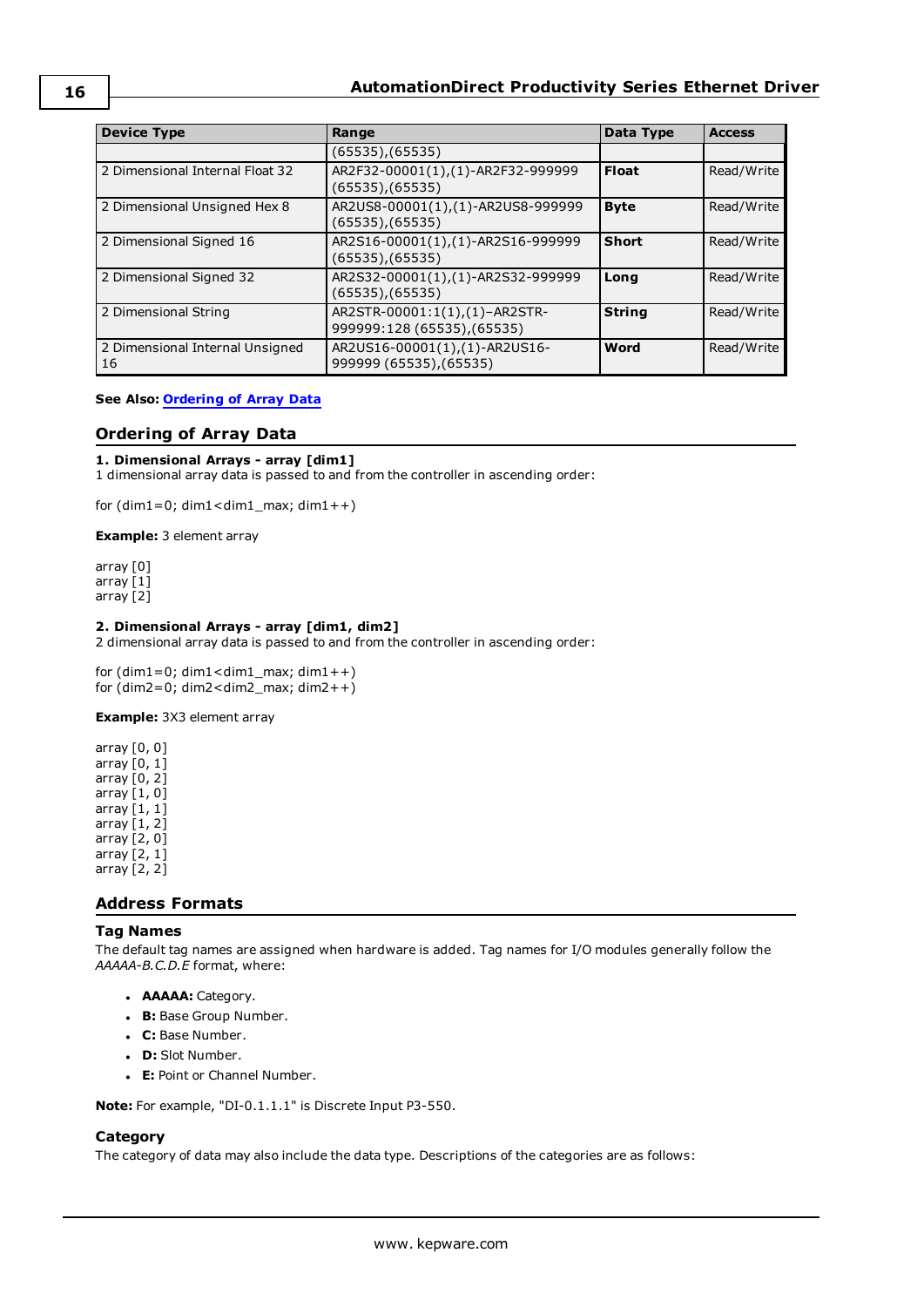- <sup>l</sup> **Discrete I/O points:** "DI" is the Discrete Input Point. "DO" is the Discrete Output Point .
- Boolean: This category includes data items other than I/O points. For example, a blown fuse or out-ofrange error bits. "MST" is the Module Status.
- **Analog points:** This category uses five digits. The first two digits designate the type of point and the last three digits describe the data type being used. "AIxxx" is the Analog Input Point. "AOxxx" is the Analog Output Point. "xxF32" is the Floating Point 32-bit data type. "xxS32" is the Signed 32-bit data type .

#### **Base Group Number**

The base group number is where the module resides. For the P3-550, the base group is group 0.

#### **Base Number**

The base number within the group is where the module resides. For the P3-550 or P3-RS, the base is base 1.

#### **Slot Number**

The slot number in the base is where the module resides. The slot to the right of the CPU is slot 1.

#### **Point or Channel Number**

If the tag name is for an I/O point of a module, this digit will be the channel number. If the tag name is for a status indication, this digit will differentiate them.

For example, a P3-16TR has one fuse on both commons and a blown fuse indicator bit for each. Their default tag names are "MST-x.x.x.1" and "MST-x.x.x.2". "MST-x.x.x.1" is the blown fuse indicator for the fuse on the common of channels 1 through 8.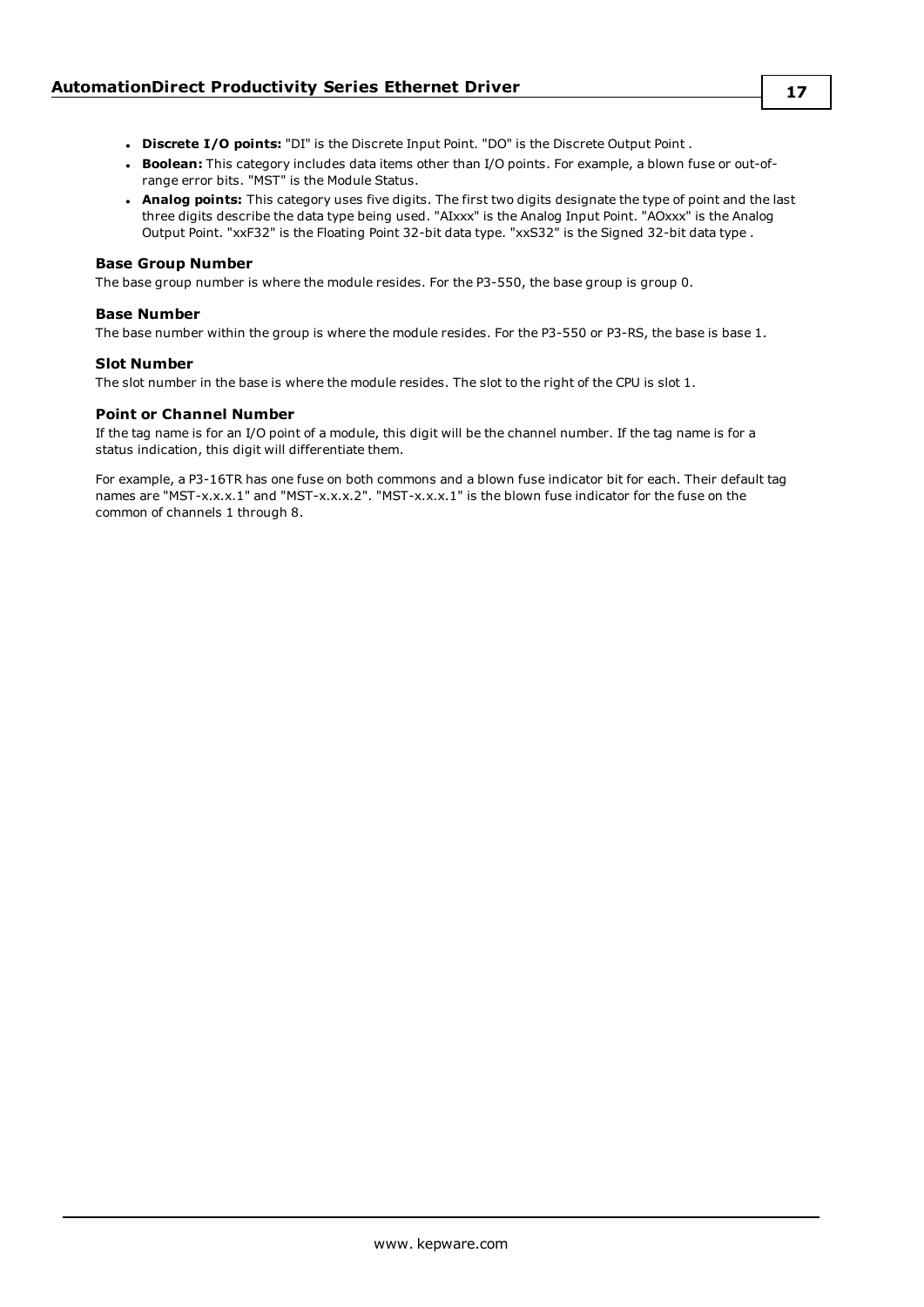#### <span id="page-17-0"></span>**Error Descriptions**

The following error/warning messages may be generated. Click on the link for a description of the message.

#### **Automatic Tag Database Generation Error Messages**

**Tag name <tag name> [encountered](#page-18-1) validation error and will not be imported.**

**Unable to generate a tag database for device <device name>. Reason: Auto tag [generation](#page-18-2) aborted. Unable to [generate](#page-18-3) a tag database for device <device name>. Reason: Import file is invalid or [corrupt.](#page-18-3)**

**Unable to [generate](#page-19-0) a tag database for device <device name>. Reason: Import file not found. Unable to generate a tag database for device <device name>. Reason: Low memory [resources.](#page-19-1)**

#### **Driver Error Messages**

**Unable to bind to adapter: <network adapter>. Connect failed. Winsock Err # <Error [number>.](#page-19-2) Winsock [initialization](#page-19-3) failed (OS Error = <error code>).**

**[Winsock](#page-20-0) shut down failed (OS Error = <error code>).**

**Winsock V1.1 or higher must be installed to use the [Productivity](#page-20-1) Series Ethernet device driver.**

#### **Read Errors**

**Cannot read <tag count> items starting at tag <tag [address>:](#page-20-2) address does not exist in device [<device](#page-20-2) name>.**

**Cannot read <tag count> items starting at tag <tag [address>:](#page-20-3) device <device name> returned error code <error [code>.](#page-20-3)**

**Cannot read <tag count> items starting at tag <tag [address>:](#page-20-4) error receiving response frame from device [<device](#page-20-4) name>.**

**Cannot read <tag count> items starting at tag <tag [address>:](#page-21-0) System ID <System ID> does not exist in device [<device](#page-21-0) name>.**

**Cannot read <tag count> items starting at tag <tag [address>:](#page-21-1) value is invalid for data type <data type> in device [<device](#page-21-1) name>.**

**Cannot read tag <tag [address>:](#page-21-2) address does not exist in device <device name>.**

**Cannot read tag <tag [address>:](#page-21-3) device <device name> returned with error code <error code>.**

**Cannot read tag <tag [address>:](#page-21-4) error receiving response frame from device <device name>.**

**Cannot read tag <tag [address>:](#page-22-0) System ID <System ID> does not exist in device <device name>. Cannot read tag <tag [address>:](#page-22-1) value is invalid for data type <data type> in device <device [name>.](#page-22-1)**

#### **Write Errors**

**Cannot write to tag <tag [address>:](#page-22-2) address does not exist in device <device name>. Cannot write to tag <tag [address>:](#page-22-3) device <device name> returned with error code <error code>. Cannot write to tag <tag [address>:](#page-22-4) error receiving response frame from device <device name>. Cannot write to tag <tag [address>:](#page-23-0) System ID <System ID> does not exist in device <device [name>.](#page-23-0)**

**Cannot write to tag <tag [address>:](#page-23-1) value is invalid for data type <data type> in device <device [name>.](#page-23-1)**

**See Also: MODBUS [Exception](#page-18-0) Codes**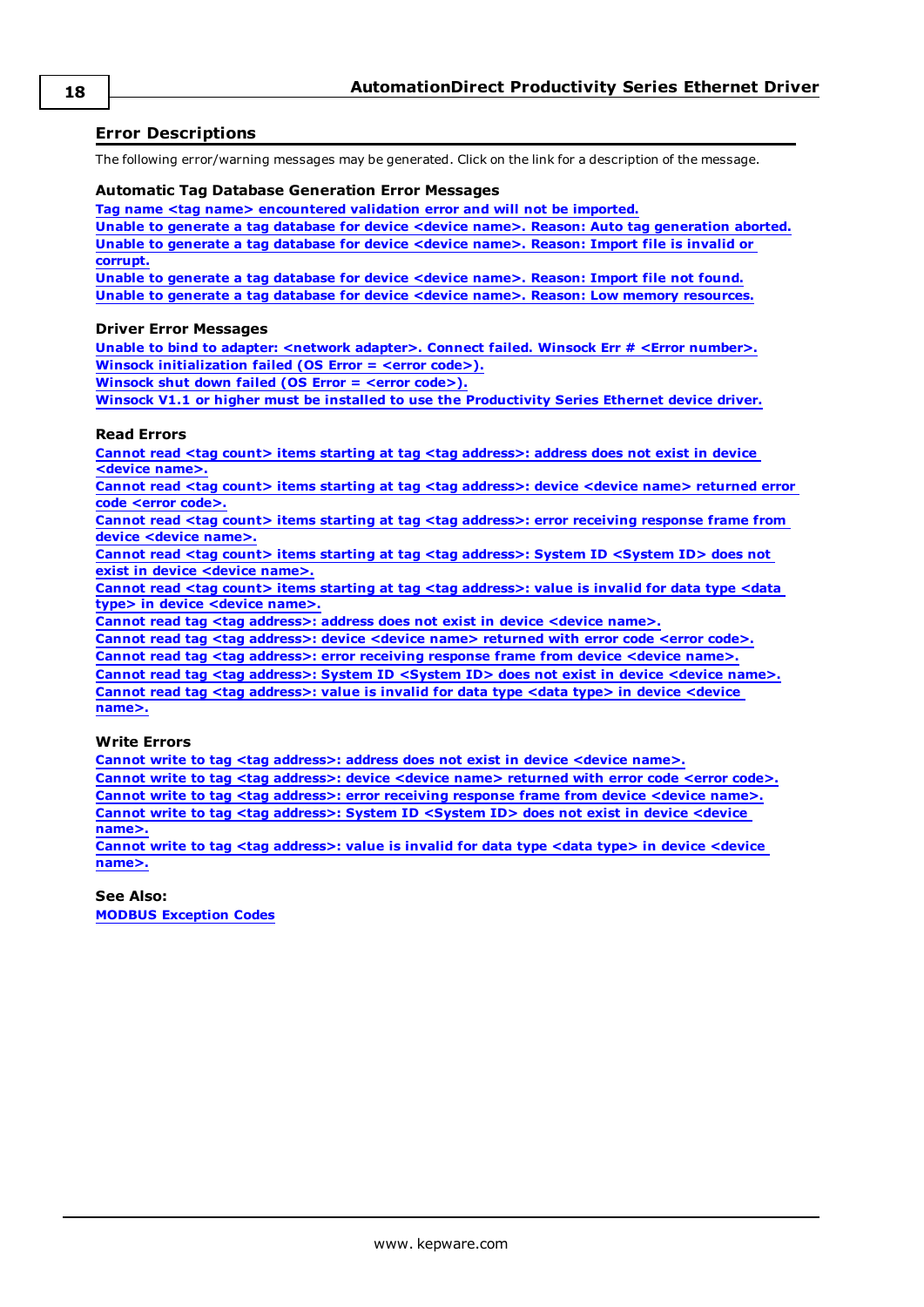#### <span id="page-18-0"></span>**MODBUS Exception Codes**

The following data is from MODBUS Application Protocol Specifications documentation.

| <b>Code Dec/Hex</b> | <b>Name</b>                           | <b>Description</b>                                                                                                                                                                                                                                                                                                                                                                                                                                                                                        |
|---------------------|---------------------------------------|-----------------------------------------------------------------------------------------------------------------------------------------------------------------------------------------------------------------------------------------------------------------------------------------------------------------------------------------------------------------------------------------------------------------------------------------------------------------------------------------------------------|
| 01/0x01             | <b>ILLEGAL</b><br><b>FUNCTION</b>     | The function code received in the query is not an allowable action for<br>the server (or slave). This may be because the function code is only<br>applicable to newer devices and was not implemented in the unit<br>selected. It could also indicate that the server (or slave) is in the wrong<br>state to process a request of this type. For example, because it is<br>unconfigured and is being asked to return register values.                                                                     |
| 02/0x02             | <b>ILLEGAL DATA</b><br><b>ADDRESS</b> | The data address received in the query is not an allowable address for<br>the server (or slave). More specifically, the combination of reference<br>number and transfer length is invalid. For a controller with 100<br>registers, a request with offset 96 and length 4 would succeed, a<br>request with offset 96 and length 5 will generate exception 02.                                                                                                                                              |
| 03/0x03             | <b>ILLEGAL DATA</b><br>VALUE          | A value contained in the query data field is not an allowable value for<br>server (or slave). This indicates a fault in the structure of the<br>remainder of a complex request, such as that the implied length is<br>incorrect. It specifically does not mean that a data item submitted for<br>storage in a register has a value outside the expectation of the<br>application program, since the MODBUS protocol is unaware of the<br>significance of any particular value of any particular register. |

#### <span id="page-18-1"></span>**Tag name <tag name> encountered validation error and will not be imported.**

### **Error Type:**

Warning

#### **Possible Cause:**

The tag import file contains tag(s) that have invalid character(s). This error message will be returned for each tag that contains an invalid character.

#### **Solution:**

<span id="page-18-2"></span>Remove the invalid character(s).

#### **Unable to generate a tag database for device <device name>. Reason: Auto tag generation aborted.**

**Error Type:** Warning

#### **Possible Cause:**

The Automatic Tag Generation process was aborted.

#### **Solution:**

Retry the Automatic Tag Generation process.

#### **See Also:**

<span id="page-18-3"></span>**Automatic Tag Database [Generation](#page-8-0)**

#### **Unable to generate a tag database for device <device name>. Reason: Import file is invalid or corrupt.**

#### **Error Type:** Warning

#### **Possible Cause:**

- 1. The Tag Import File is a corrupt project file.
- 2. The .csv file was created with Productivity Software Suite Versions 1.4 to 1.9, which adds a field that in not supported for import.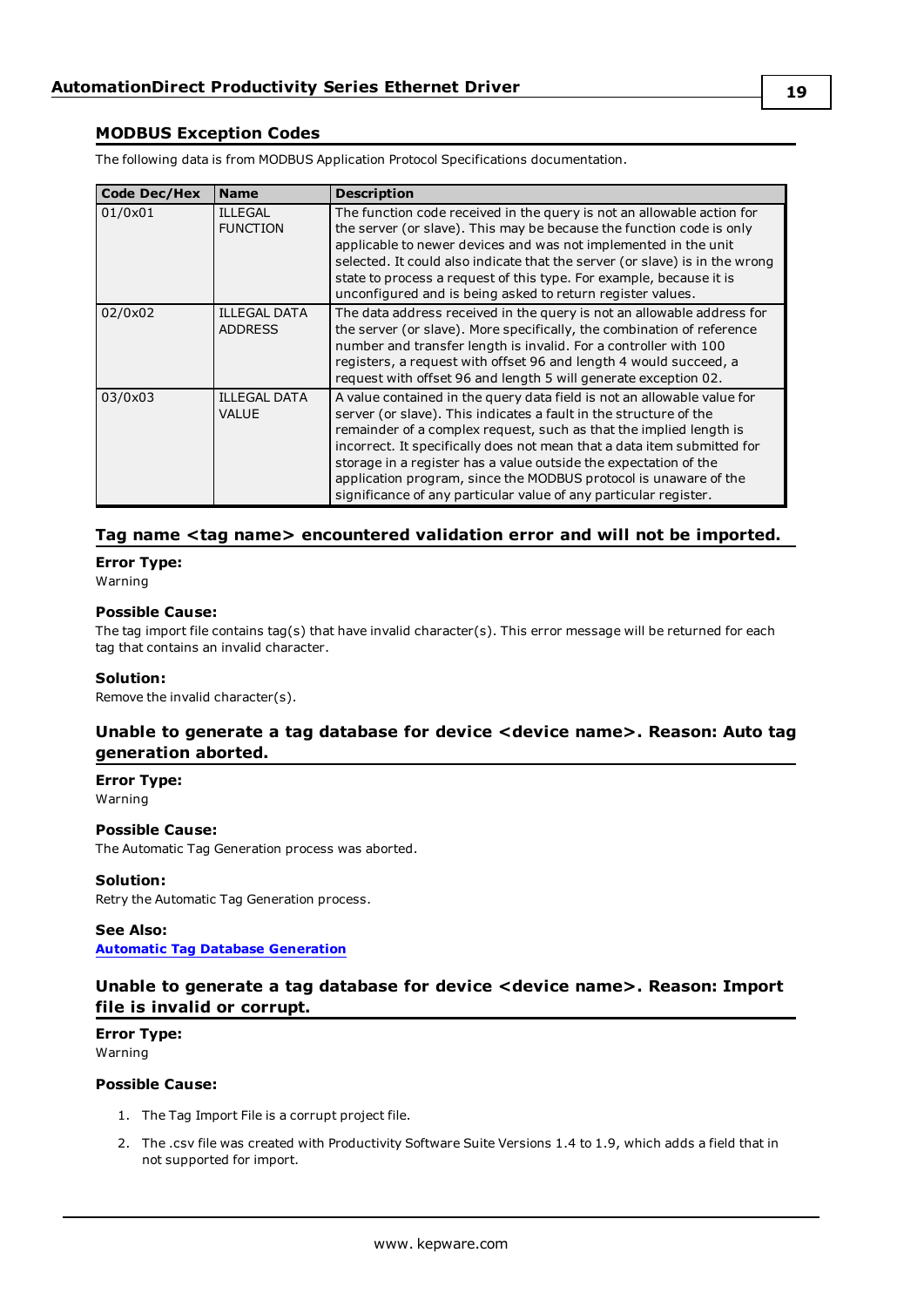#### **Solution:**

- 1. In the OPC server project, right-click on the device and then select **Properties** from the context menu. Next, click on the **Tag Import File Path** tab. Select a valid, properly formatted **Productivity Suite Programming Software Import File** or produce a new import file by retrying the tag export process in the application.
- 2. Delete the last field or column from the Versions 1.4 to 1.9 .csv file and try the import again.

#### **See Also:**

**Automatic Tag Database [Generation](#page-8-0) Exporting a CSV File from [Productivity](#page-10-0) Suite**

#### <span id="page-19-0"></span>**Unable to generate a tag database for device <device name>. Reason: Import file not found.**

#### **Error Type:**

Warning

#### **Possible Cause:**

The Tag Import File could not be found.

#### **Solution:**

In the OPC server project, right-click on the device and then select **Properties** from the context menu. Next, click on the **Tag Import File Path** tab. Select a valid, properly formatted **Productivity Suite Programming Software Import File**, or produce a new import file by retrying the tag export process in the application.

#### <span id="page-19-1"></span>**Unable to generate a tag database for device <device name>. Reason: Low memory resources.**

#### **Error Type:**

Warning

#### **Possible Cause:**

Memory required for database generation could not be allocated. The process is aborted.

#### **Solution:**

<span id="page-19-2"></span>Close unused applications and/or increase the amount of virtual memory and try again.

#### **Unable to bind to adapter: <network adapter>. Connect failed. Winsock Err# <error number>.**

#### **Error Type:**

Fatal

#### **Possible Cause:**

- 1. The operating system could not find an unused port to use for communication with this device.
- 2. Network system failure, such as Winsock or network adapter failure.
- 3. Other applications have claimed all available ports (possible but unlikely).

#### **Solution:**

- 1. Reboot the computer and check the network adapter.
- 2. Check for applications that could be causing conflicts and shut them down.

#### <span id="page-19-3"></span>**Winsock initialization failed (OS Error = <OS error code>).**

#### **Error Type:**

Fatal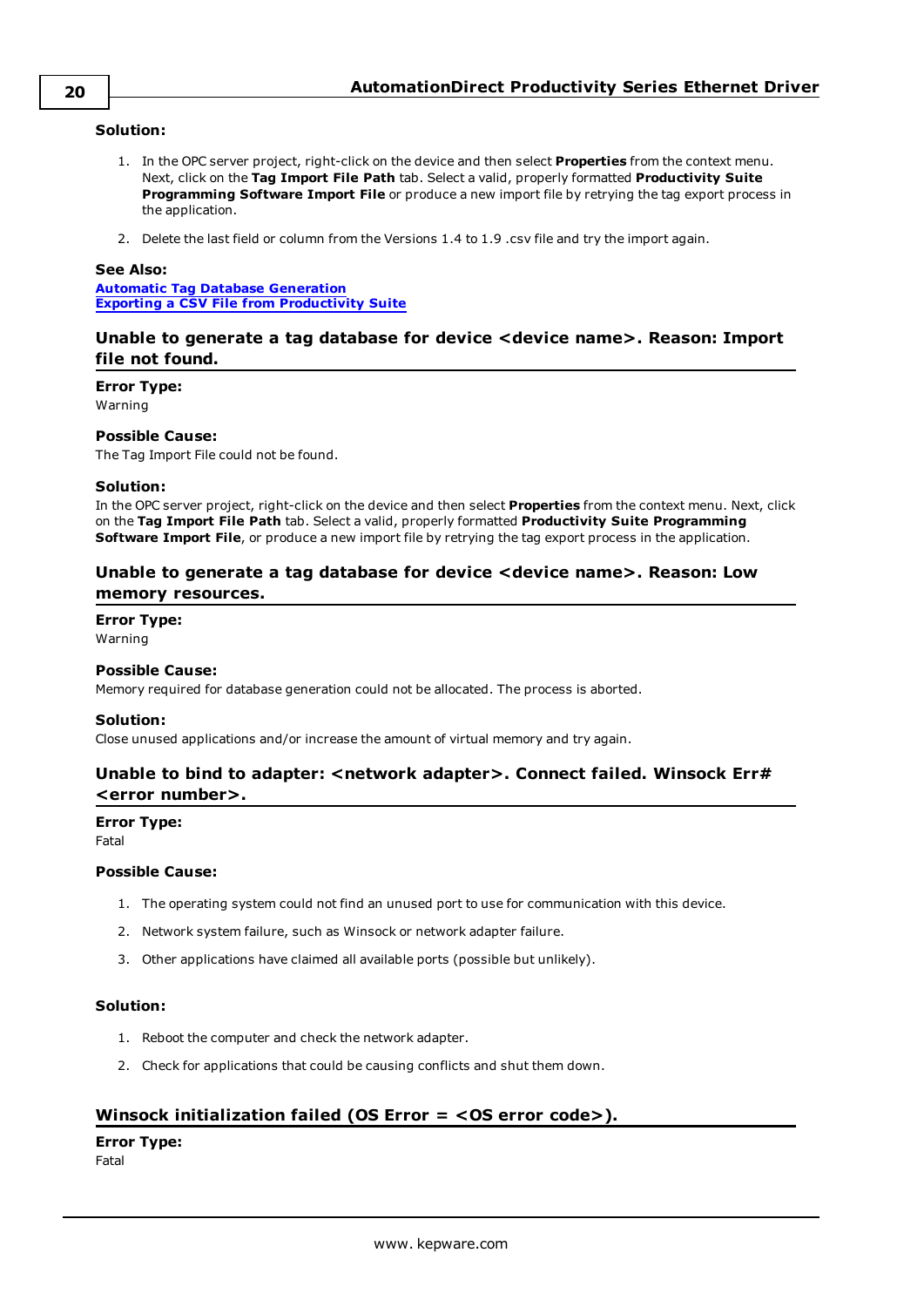| $ $ OS<br>Error | <b>Indication</b>                                                                                 | <b>Possible Solution</b>                                                            |
|-----------------|---------------------------------------------------------------------------------------------------|-------------------------------------------------------------------------------------|
| 10091           | Indicates that the underlying network subsystem is<br>not ready for network communication.        | Wait a few seconds and restart the driver.                                          |
| 10067           | Limit on the number of tasks supported by the<br>Windows Sockets implementation has been reached. | Close one or more applications that may be<br>using Winsock and restart the driver. |

#### <span id="page-20-0"></span>**Winsock shut down failed (OS Error =<OS error code>).**

#### **Error Type:**

Fatal

| $\overline{\text{os}}$<br>Error | <b>Possible Solution</b>                                                                                          |
|---------------------------------|-------------------------------------------------------------------------------------------------------------------|
| 10036                           | The network subsystem is still busy with unfinished processing. Wait a few seconds and restart<br>the driver.     |
| 10050                           | The network subsystem has failed. Refer to the Network Administrator.                                             |
| 10093                           | The network subsystem was not initialized before the shutdown was attempted. Wait a few seconds<br>and try again. |

#### <span id="page-20-1"></span>**Winsock V1.1 or higher must be installed to use the Productivity Series Ethernet device driver.**

#### **Error Type:**

Fatal

#### **Possible Cause:**

The version number of the Winsock DLL found on the system is less than 1.1.

#### **Solution:**

<span id="page-20-2"></span>Upgrade Winsock to version 1.1 or higher.

#### **Cannot read <tag count> items starting at tag <tag address>: address does not exist in device <device name>.**

#### **Error Type:** Warning

#### **Possible Cause:**

The PLC returned an error code of 0x02 (illegal data address) for a blocked Read transaction.

#### **Solution:**

<span id="page-20-3"></span>Replace the current data address with one within the valid range (as listed in the device protocol).

#### **Cannot read <tag count> items starting at tag <tag address>: device <device name> returned error code <error code>.**

### **Error Type:**

Warning

**Possible Cause:** The PLC has returned an error code.

#### **Solution:**

<span id="page-20-4"></span>Refer to the list of error code descriptions located in the PLC's manual.

#### **Cannot read <tag count> items starting at tag <tag address>: error receiving response frame from device <device name>.**

**Error Type:** Warning

#### **Possible Cause:**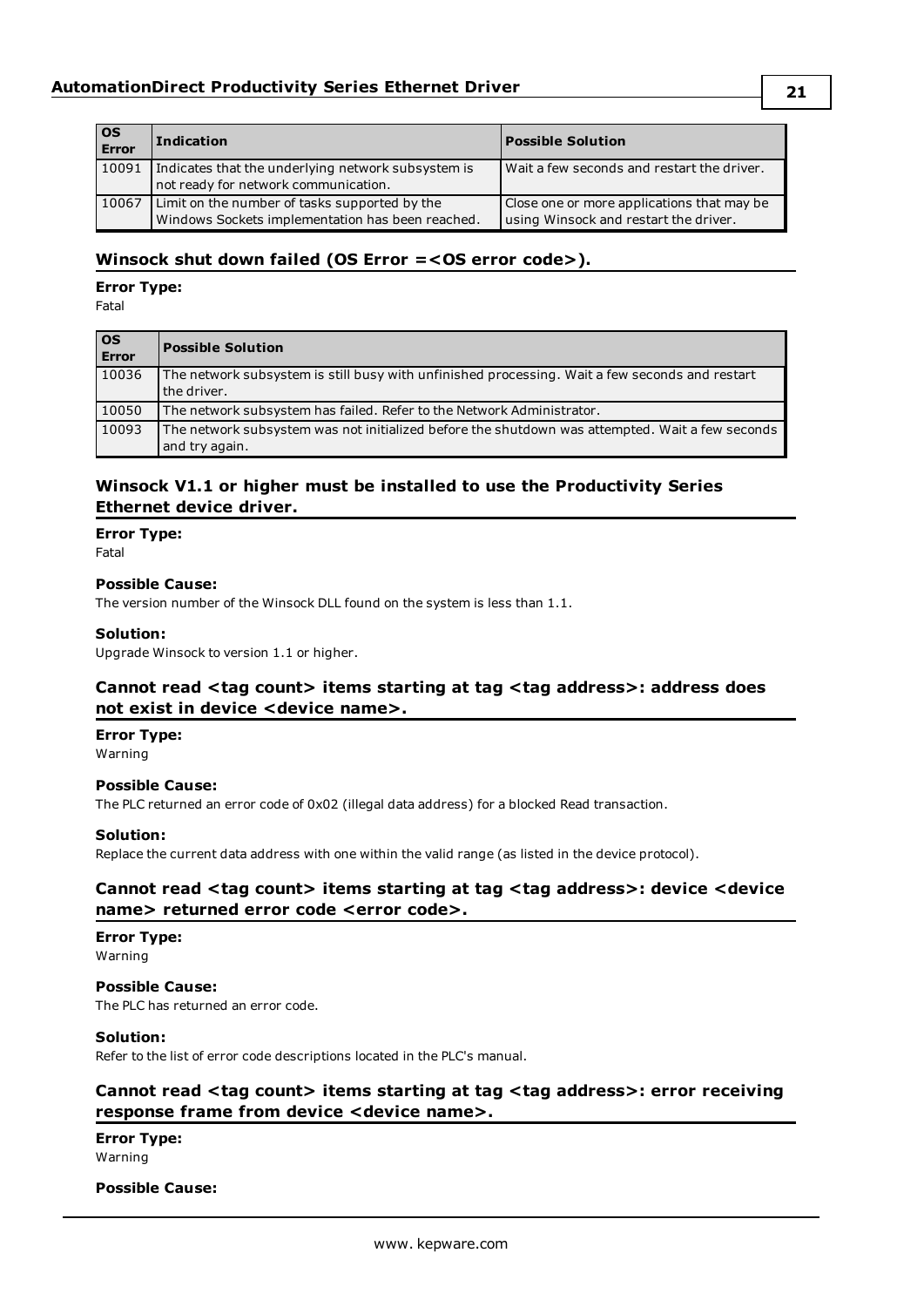The response frame received from the PLC contains an error.

#### **Solution:**

<span id="page-21-0"></span>Check the connection to the PLC and then resend the data.

#### **Cannot read <tag count> items starting at tag <tag address>: System ID <System ID> does not exist in device <device name>.**

#### **Error Type:**

Warning

#### **Possible Cause:**

The PLC returned an error code of 0x01 (illegal function) for a blocked Read transaction.

#### **Solution:**

<span id="page-21-1"></span>Replace the current System ID with a valid one (as listed in the device protocol).

#### **Cannot read <tag count> items starting at tag <tag address>: value is invalid for data type <data type> in device <device name>.**

#### **Error Type:**

Warning

#### **Possible Cause:**

The PLC returned an error code of 0x03 (illegal data value) for a blocked Read transaction.

#### **Solution:**

<span id="page-21-2"></span>Replace the current data with valid values (depending on the data type).

#### **Cannot read tag <tag address>: address does not exist in device <device name>.**

#### **Error Type:**

Warning

#### **Possible Cause:**

The PLC returned an error code of 0x02 (illegal data address) for an unblocked Read transaction.

#### **Solution:**

<span id="page-21-3"></span>Replace the current data address with one within the valid range (as listed in the device protocol).

#### **Cannot read tag <tag address>: device <device name> returned with error code <error code>.**

**Error Type:** Warning

#### **Possible Cause:**

The PLC has returned an error code.

#### **Solution:**

<span id="page-21-4"></span>Refer to the list of error code descriptions located in the PLC's manual.

#### **Cannot read tag <tag address>: error receiving response frame from device <device name>.**

### **Error Type:**

Warning

#### **Possible Cause:**

The response frame received from the PLC contains an error.

#### **Solution:**

Check the connection to the PLC and then resend the data.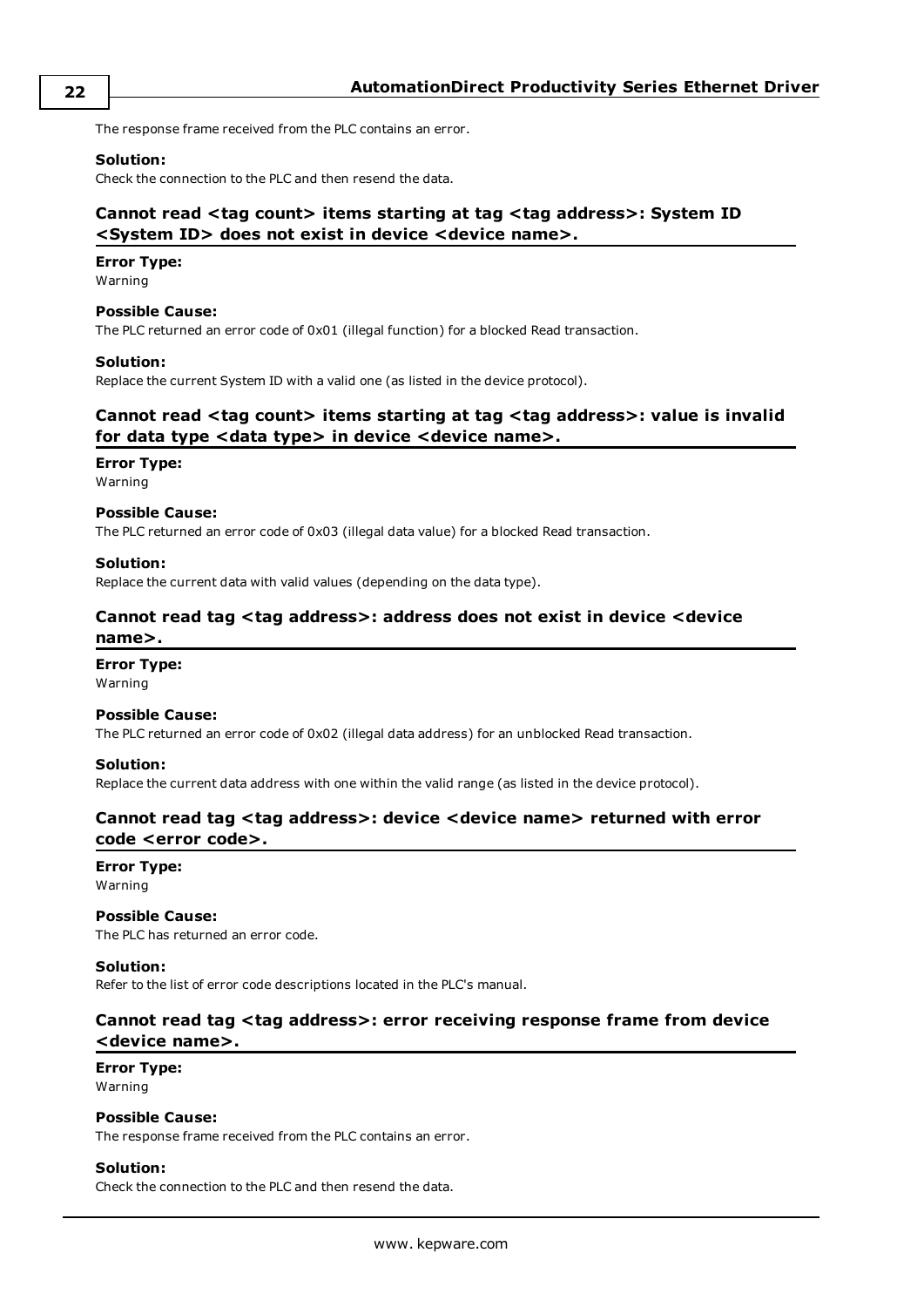#### <span id="page-22-0"></span>**Cannot read tag <tag address>: System ID <System ID> does not exist in device <device name>.**

### **Error Type:**

Warning

#### **Possible Cause:**

The PLC returned an error code of 0x01 (illegal function) for an unblocked Read transaction.

#### **Solution:**

<span id="page-22-1"></span>Replace the current System ID with a valid one (as listed in the device protocol).

#### **Cannot read tag <tag address>: value is invalid for data type <data type> in device <device name>.**

#### **Error Type:**

Warning

#### **Possible Cause:**

The PLC returned an error code of 0x03 (illegal data value) for an unblocked Read transaction.

#### **Solution:**

<span id="page-22-2"></span>Replace the current data with valid values (depending on the data type).

#### **Cannot write to tag <tag address>: address does not exist in device <device name>.**

**Error Type:**

Warning

#### **Possible Cause:**

The PLC returned an error code of 0x02 (illegal data address) for a Write transaction.

#### **Solution:**

<span id="page-22-3"></span>Replace the current data address with one within the valid range (as listed in the device protocol).

#### **Cannot write to tag <tag address>: device <device name> returned with error code <error code>.**

#### **Error Type:** Warning

#### **Possible Cause:**

The PLC has returned an error code.

#### **Solution:**

<span id="page-22-4"></span>Refer to the list of error code descriptions located in the PLC's manual.

#### **Cannot write to tag <tag address>: error receiving response frame from device <device name>.**

**Error Type:** Warning

#### **Possible Cause:**

The response frame received from the PLC contains an error.

#### **Solution:**

Check the connection to the PLC and then resend the data.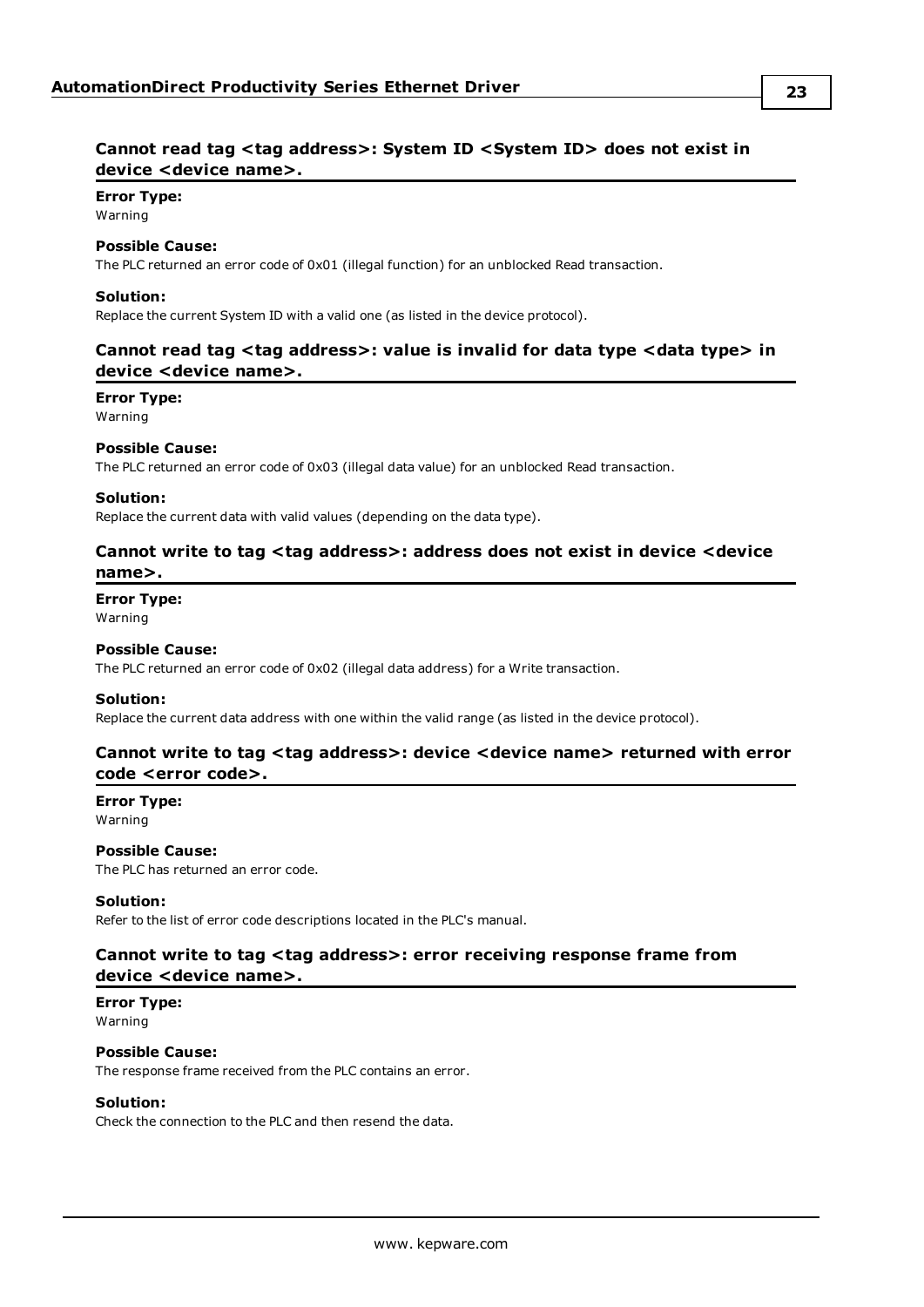#### <span id="page-23-0"></span>**Cannot write to tag <tag address>: System ID <System ID> does not exist in device <device name>.**

#### **Error Type:**

Warning

#### **Possible Cause:**

The PLC returned an error code of 0x01 (illegal function) for a Write transaction.

#### **Solution:**

<span id="page-23-1"></span>Replace the current System ID with a valid one (as listed in the device protocol).

#### **Cannot write to tag <tag address>: value is invalid for data type <data type> in device <device name>.**

#### **Error Type:**

Warning

#### **Possible Cause:**

The PLC returned an error code of 0x03 (illegal data value) for a Write transaction.

#### **Solution:**

Replace the current data with valid values (depending on the data type).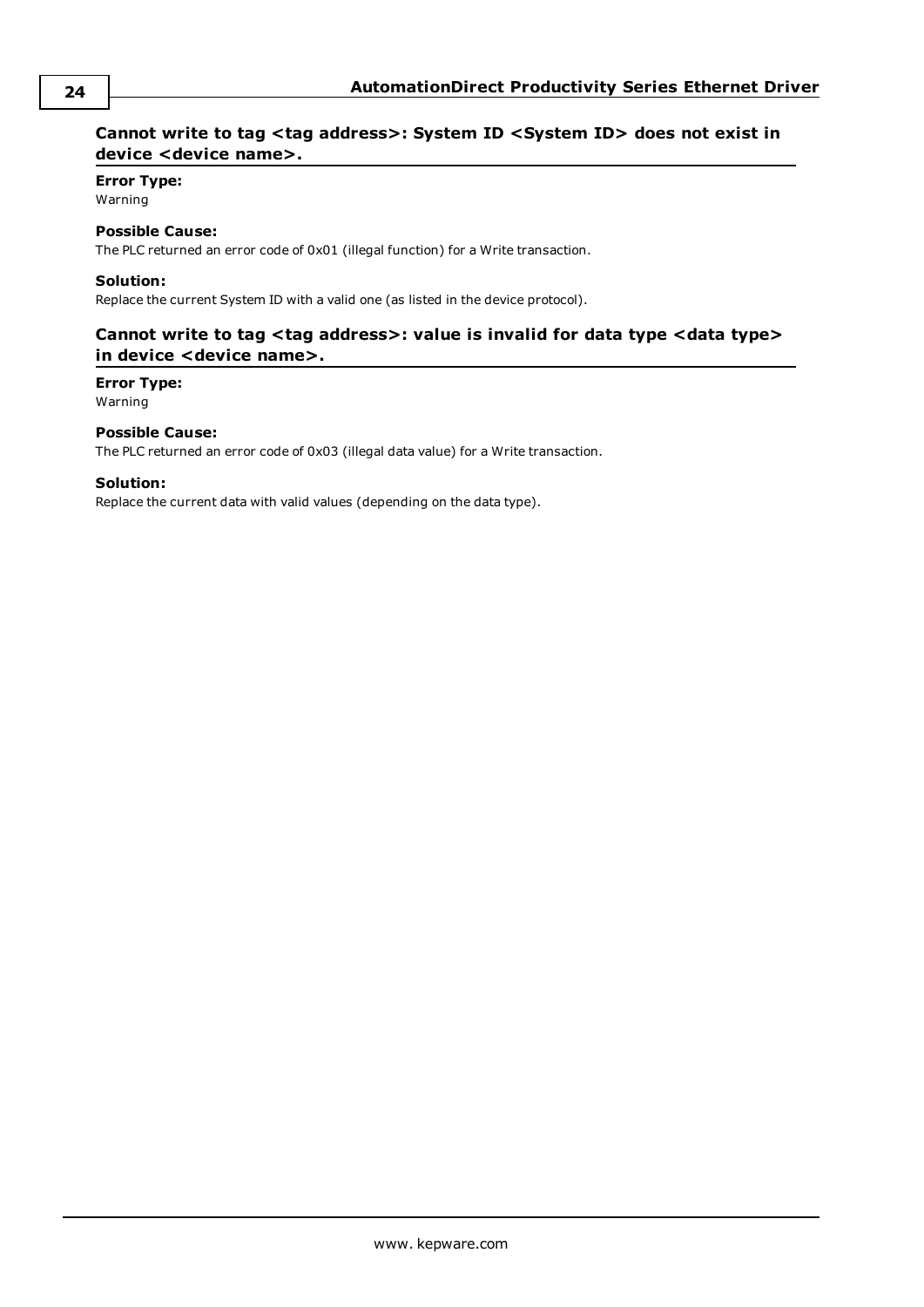# <span id="page-24-0"></span>**Index**

### **A**

Address Descriptions [15](#page-14-0) Address Formats [16](#page-15-1) Automatic Tag Database Generation [9](#page-8-0)

### **C**

Cannot read <tag count> items starting at tag <tag address>: address does not exist in device <device name>. [21](#page-20-2) Cannot read <tag count> items starting at tag <tag address>: device <device name> returned error code <error code>. [21](#page-20-3) Cannot read <tag count> items starting at tag <tag address>: error receiving response frame from device

<device name>. [21-22](#page-20-4)

Cannot read <tag count> items starting at tag <tag address>: value is invalid for data type <data type> in device <device name>. [22](#page-21-1)

Cannot read tag <tag address>: address does not exist in device <device name>. [22](#page-21-2)

Cannot read tag <tag address>: device <device name> returned with error code <error code>. [22](#page-21-3) Cannot read tag <tag address>: System ID < system ID> does not exist in device < device name>. [23](#page-22-0) Cannot read tag <tag address>: value is invalid for data type <data type> in device <device name>. [23](#page-22-1) Cannot write to tag <tag address>: address does not exist in device <device name>. [23](#page-22-2) Cannot write to tag <tag address>: device <device name> returned with error code <error code>. [23](#page-22-3) Cannot write to tag <tag address>: error receiving response frame from device <device name>. [23](#page-22-4) Cannot write to tag <tag address>: System ID <system ID> does not exist in device <device name>. [24](#page-23-0) Cannot write to tag <tag address>: system ID <system ID>does not exist in device <device name>. [22](#page-21-0) Cannot write to tag <tag address>: value is invalid for data type <data type> in device <device name>. [24](#page-23-1) Communication [6](#page-5-0)

### **D**

Data Handling [7](#page-6-0) Data Types Description [14](#page-13-0) Device Setup [5](#page-4-0)

### **E**

Error Descriptions [18](#page-17-0) Exporting a CSV File from Productivity Suite [11](#page-10-0)

### **H**

Help Contents [4](#page-3-0)